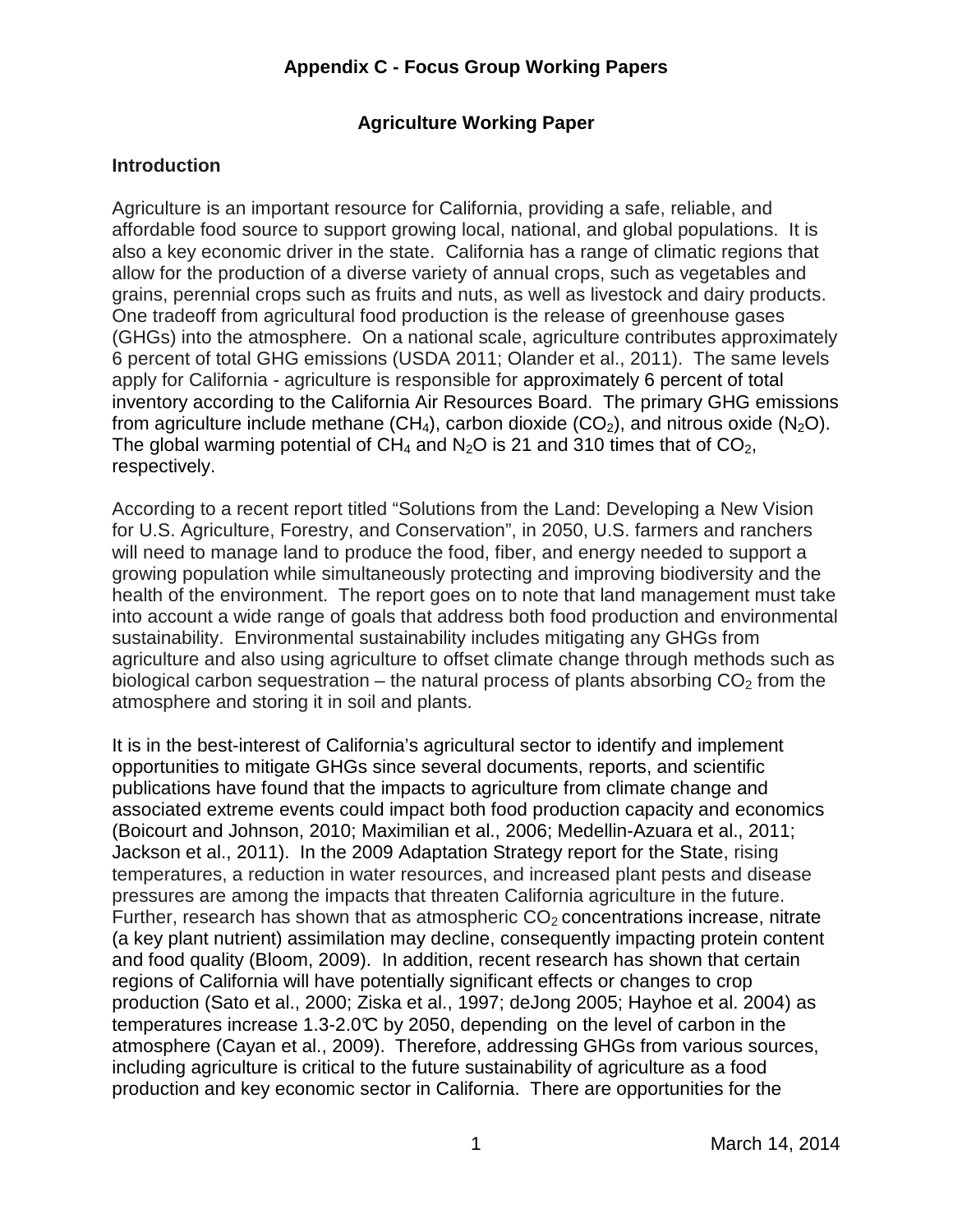agriculture sector in California to limit its GHG emissions in the future through mitigation efforts. In addition, agriculture can play a critical role with enormous opportunities to increase biological carbon sequestration in both vegetation and soils (i.e., rangelands), thereby reducing GHG concentrations in the atmosphere. Like the natural and working lands sector, optimizing carbon storage opportunities in the agricultural sector will be a key strategy to help California achieve its aggressive 2050 carbon reduction goal of reducing GHGs 80 percent below 1990 levels.

 This paper discusses the potential for the agricultural sector to reduce GHGs in the future through 2050. To understand the GHG reduction potential and strategies for the agricultural sector for this time period, a baseline for the sector must be established. Analysis of the current California agriculture facts and figures will provide guidance. This baseline can be used to project a "mid-term and long-term "vision". Identifying how climate change mitigation measures fit into the vision is the purpose of this document. A similar approach has been adopted by Sumner (2013) in a document titled "Agricultural outlook for California to 2030."

#### **Establishing a baseline – California's agriculture sector in 2011**

 According to national statistics on California agriculture, the State's 81,500 farms and ranches received a record \$43.5 billion for their output in 2011. The revenue was led by the dairy industry. Other large revenue producers include almonds, grapes, cattle, plant nursery, berries, hay, lettuce, walnuts and tomatoes followed by numerous other crops. The state produces about half of the fruits, nuts, and vegetables grown in the U.S. The top 5 counties for agricultural production in the State are Fresno, Tulare, Kern, Merced, and Monterey (USDA NAAS, 2012). Additional baseline information on California agriculture is provided by Sumner (2013).

 Agricultural production acreage in California accounts for 25 percent of its landmass: a little over 25 million acres. Approximately 75 percent of farms in the State are less than 100 acres while another 15 percent are farms that range between 100 and 500 acres. Almost half of all farms had sales less than \$10,000 while about 70 percent of total farms had sales of less than \$50,000. Close to 80 percent of all farms in California are family-owned and operated (USDA ERS, 2013). A 3.5 percent decrease in farmland was observed from 1997 to 2007.

 The population of the state continues to increase and has doubled in size since 1980. The population in 1980 and 2012 were 23.6 and 37 million people, respectively. Much of the population growth has occurred in urban areas of California and is expected to continue to grow in the future (USDA ERS, 2013). This upward trend in population growth is expected to continue from the current 37 million to between 42 and 48 million by 2025 (PPIC, 2008).

 Agricultural efficiency, in terms of food production per unit animal or crop acre, continues to increase through methods such as precision agriculture. The fundamental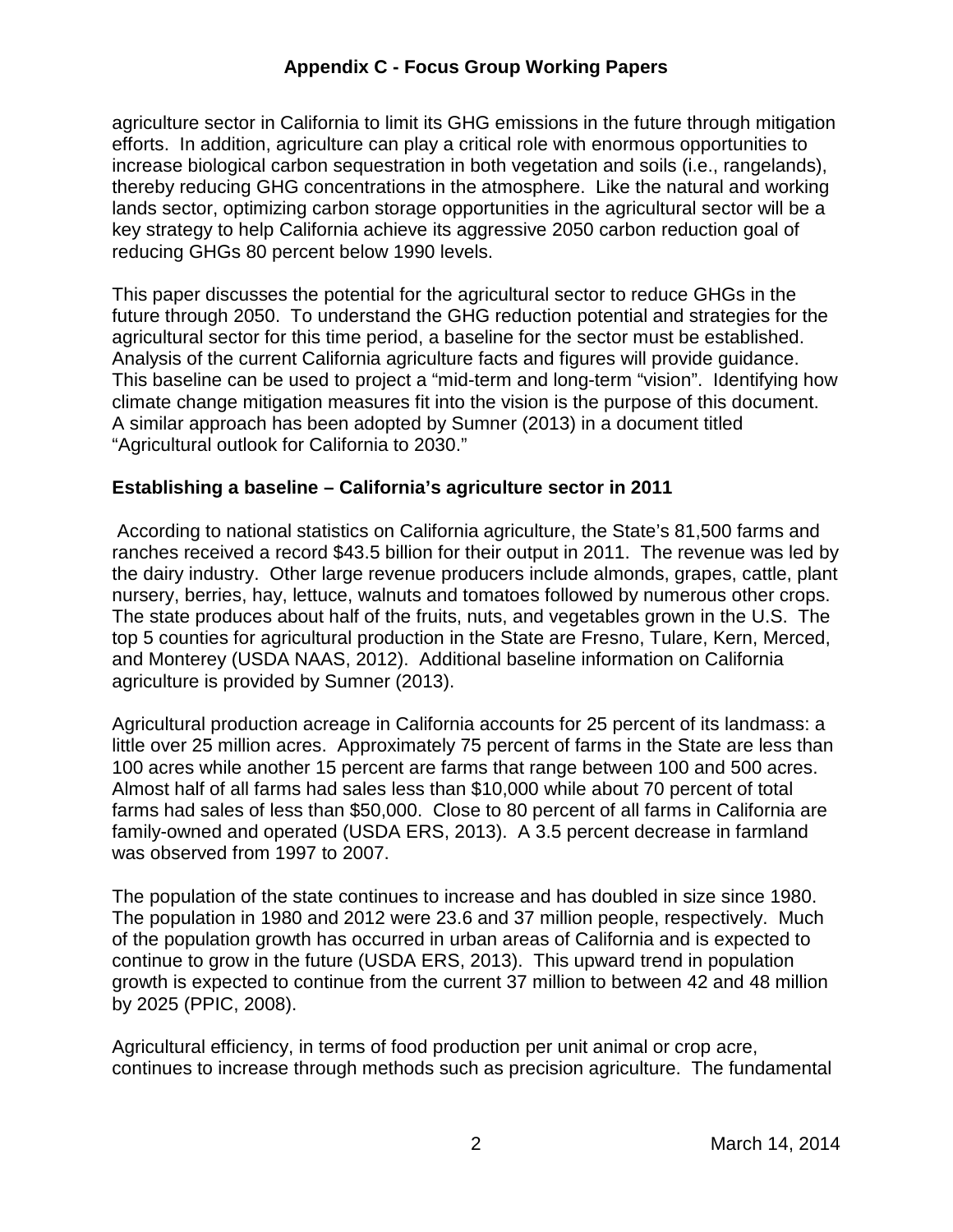question is how and what will agriculture look like in the future and how does GHG mitigation fit into an agricultural vision through 2050.

# **California's Agricultural Sector in 2050**

 Agriculture in California is and has been a foundational sector of the social and economic aspects of the state and must continue to play an important role through 2050. Several documents and reports have established a framework of agricultural sustainability for the 21<sup>st</sup> century. California Agricultural Vision or Ag Vision was conceived by the California Department of Food and Agriculture and the State Board of Food and Agriculture to address future sustainability challenges including climate change impacts and mitigation (Ag Vision, 2010). This report recognizes that, "The central challenge to agriculture in the 21<sup>st</sup> century is to achieve and sustain the capacity to feed a growing global population that is expected to reach nine billion people by 2050. As one of only five Mediterranean growing regions on Earth, California is a major contributor to the global food supply, particularly of nutritious fruits, nuts, vegetables and dairy products". Ag Vision identifies fundamental features of present-day agricultural systems that need to be maintained or enhanced into 2050. Strategy 9 of Ag Vision discusses climate change and the fact that mitigation of GHG is important to the sector's sustainability in the future.

 This update report provides a discussion, focused on agriculture in the future, and explores potential mitigation solutions for GHGs as well as increases for biological carbon sequestration. The discussion is divided into three primary topics: crop production, animal production, and other considerations. The potential reductions of GHG from each topic are discussed along with specific methods of achieving GHG reductions in the future. In general, a range of on-farm management practices can help to reduce GHG emissions and sequester carbon. The adoption of these management practices primarily depends on agro-economic and on-farm feasibility as well as a host of other issues discussed (e.g., agricultural support services, incentives for management practice adoption, research activities). Incentivizing the implementation and long term maintenance of the management practices to reduce GHGs in agriculture will facilitate adoption by growers.

# **Crop Production**

 California has extensive annual row crops (e.g., lettuce, tomatoes, broccoli) and perennial crops (e.g., almonds, pistachios, citrus) which demonstrate the diversity of crops grown in the state.

 Within crop production, several important aspects of the sector should be maintained or enhanced into through 2050. The USDA compiles ten-year agricultural projections for production, value, and acreage on a national basis for several crops. These projections provide a general overview, and should be used cautiously, since they are based on national data. However, some information is applicable to California agriculture since it is the dominant producer of certain crops. A good example is tree nut production which is expected to increase by 20 percent as prices also are projected to increase. A more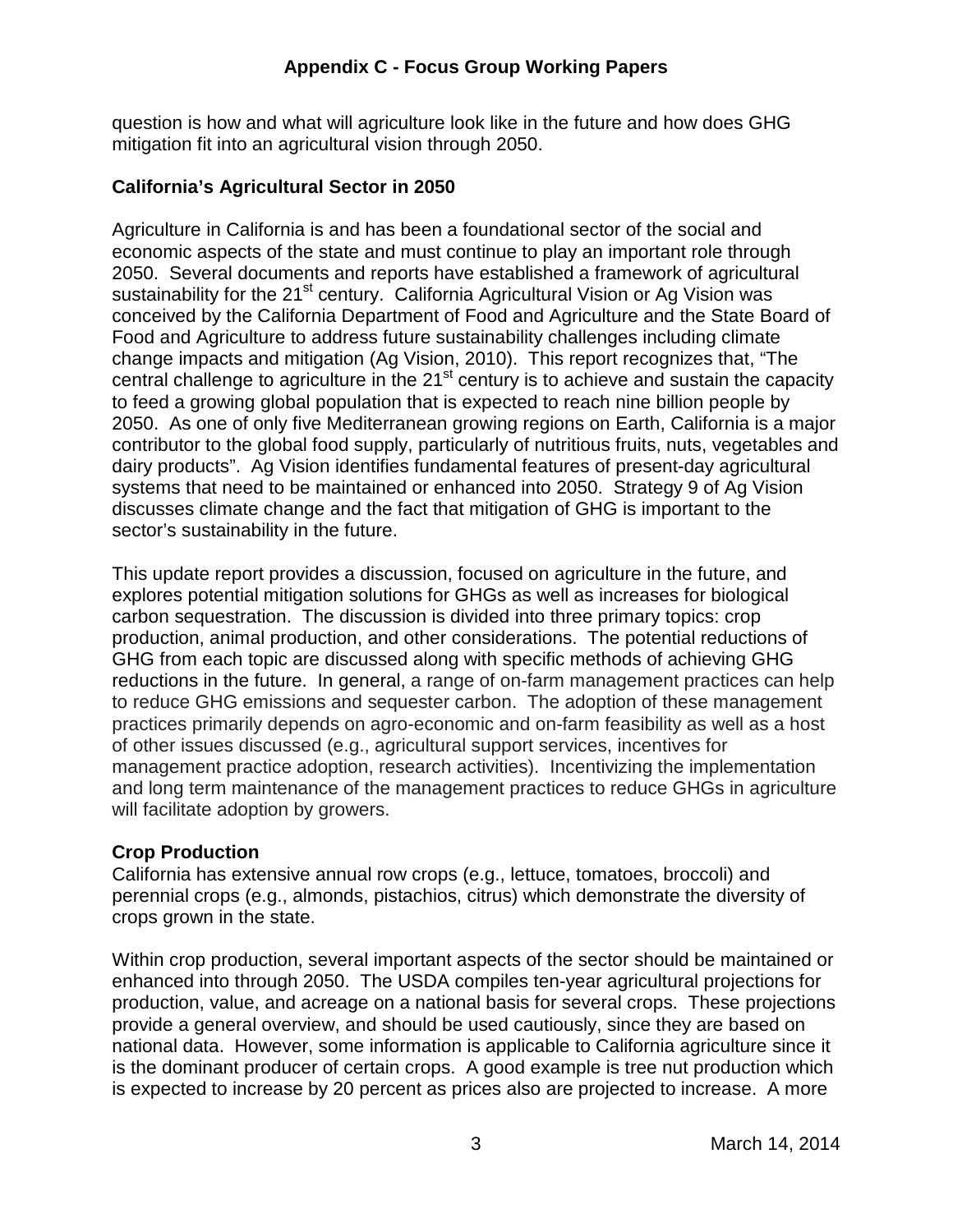detailed summary of future projections and a snapshot of agriculture crops in California at present is provided by Sumner (2013).

 There are several other strategies for the agricultural sector in California that should also be maintained (e.g., food safety) in the future and are referenced in documents such as Ag Vision but are not discussed in this report since they do not directly contribute to GHG emissions and mitigation measures.

#### 1. Soil quality and heath

 Soil quality and health is a fundamental component of California agriculture. The numerous benefits of soil with sufficient levels of organic matter are well understood. Ag Vision recognizes the importance of preserving farmland for agricultural food production. A list of potential mitigation measures for croplands in California is provided by Culman et al (2013). Considering the management activities in recent reports, such as Culman et al (2013) and those described below, will ensure the sector reduces GHG while maintaining its economic and social benefits into 2050.

#### Agricultural Land Conservation

 Recent research has shown that GHG emissions are approximately 70 times greater from urban regions than agricultural lands (Jackson et al., 2012). Therefore, protecting and conserving agricultural lands from residential, commercial, and industrial use offers climate change mitigation benefits. Since agricultural lands also emit GHGs, efforts to reduce GHGs from managing these lands are critical. As population increases in the state from the current 37 million to between 42 and 48 million in year 2025 (PPIC, 2008), maintaining agricultural lands as a GHG carbon mitigation sink will be important through 2050. A summary report on GHG reduction opportunities in croplands in California by Culman et al (2013) notes that "recent reports highlight the importance of farmland preservation as a key strategy for stabilizing and reducing California's future greenhouse emissions across multiple economic sectors".

#### Tillage

 Historically, tilling (loosening and turning) of soil has been a fundamental agricultural practice since there are numerous agronomic benefits such as: suppression of weeds and loosening of compacted clay soils. However, soil tillage also releases large quantities of carbon dioxide (CO<sub>2</sub>) into the atmosphere. Several alternative methods, including changing tillage or cropping patterns, have shown to reduce the release of GHGs while maintaining crop yields. These specific methods are summarized in a recent report by Culman et al (2013). There is more research information needed on tillage practices for California (Suddick et al., 2010). Presently, a concentrated research effort is underway to identify which conservation tillage methods can be practically applied to California's diverse crop systems since tillage management practices were developed for non-specialty crops grown in other U.S. States. Recent research has shown that the use of conservation tillage practices is growing in California but adoption is relatively slow in annual crops (Culman et al., 2013). Built-in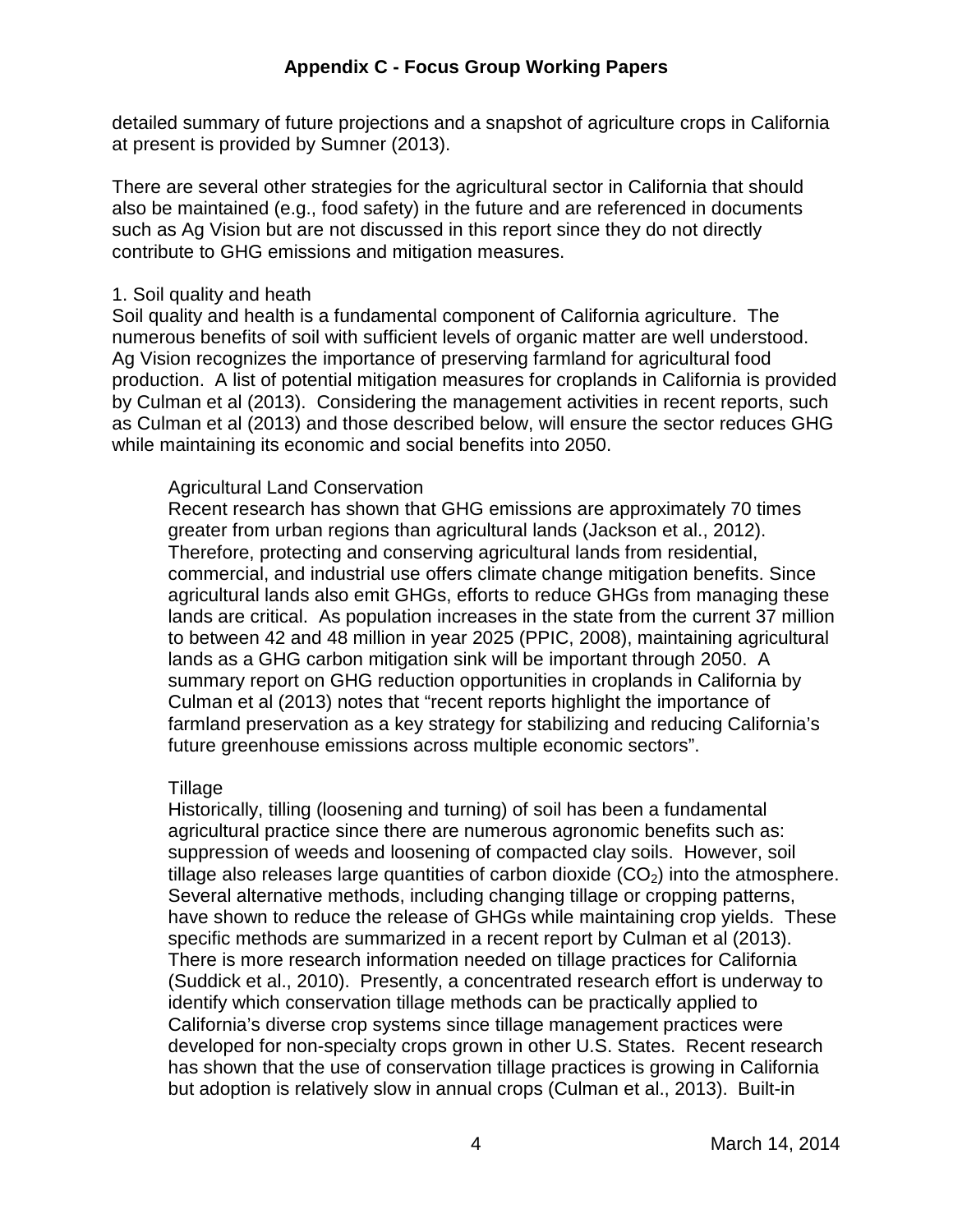incentives and operational cost savings are required for wider adoption (Meadows, 2006; Gryze et al., 2009; Mitchell et al., 2009). Recent research has shown that conservation tillage offers numerous co-benefits in addition to GHG reduction: less tillage equates to fewer tractor passes and, therefore, cost savings in fuel, reduction of particulate (dust) emissions and further GHG reductions (Suddick et al., 2010). Cultural practices to adopt tillage must also be examined since; currently only about 10 percent of total crop acreage in California is under conservation tillage (Suddick et al., 2010).

#### Carbon Sequestration

 Biological soil carbon sequestration or the capture of gaseous carbon from the atmosphere into soils is a process that can play a critical role reducing GHGs from agriculture to help meet our mid-term and long-term goals. There are numerous methodologies associated with building carbon in soils and some are under investigation through research efforts to quantify the benefits.

 Cover crops have been shown to build biomass in fields, increasing total primary productivity and increasing soil carbon sequestration. Similar to tillage management, winter cover crops offer multiple benefits including reduced nitrogen fertilizer use and reduced  $N_2O$  emissions (Alluvione et al. 2010; Delgado et al. 2007; Gregorich et al. 2005). Recent annual crop research has shown that cover crops can provide organic matter inputs, benefiting soil health and increasing the carbon pools (Veenstra et al., 2007). Winter cover crops also offer other co-benefits, such as nitrogen fixation, leading to potentially less nitrogen use, and reduced sediment and nutrient runoff during winter months (Griffin et al., 2000). Much of the data to-date has been focused on annual row crops but perennial crops should be investigated as well.

 Several other methods of carbon capture, using existing agronomic methods (e.g., organic farming), have been discussed in the literature and include building of organic matter pools by application of composted stable organic matter to farms and rangelands (Silver et al. 2010). The low decomposition rates of biochar carbon (defined as carbon-rich product from pyrolyzing biomass – Biederman and Harpole, 2013) may yield net GHG mitigation benefits. Recent studies suggest additional potential GHG benefits from biochar, including reduced N<sub>2</sub>O emissions (Singh et al. 2010; Taghizadeh-Toosi et al. 2011), replacement of fossil fuels (Woolf et al. 2010) and reduced nitrogen fertilizer requirements (Lehmann et al. 2003). Sequestration of carbon in soils provides almost 90 percent of the global potential for agricultural mitigation (Smith et al.  $2008$ ).

#### Biofuels

 Certain agricultural crops can be used to produce fuels (e.g., corn). Although, fuels derived from plant matter or biofuels eventually produce  $CO<sub>2</sub>$ , there is no net addition of  $CO<sub>2</sub>$  to the atmosphere since it is re-captured by plants during its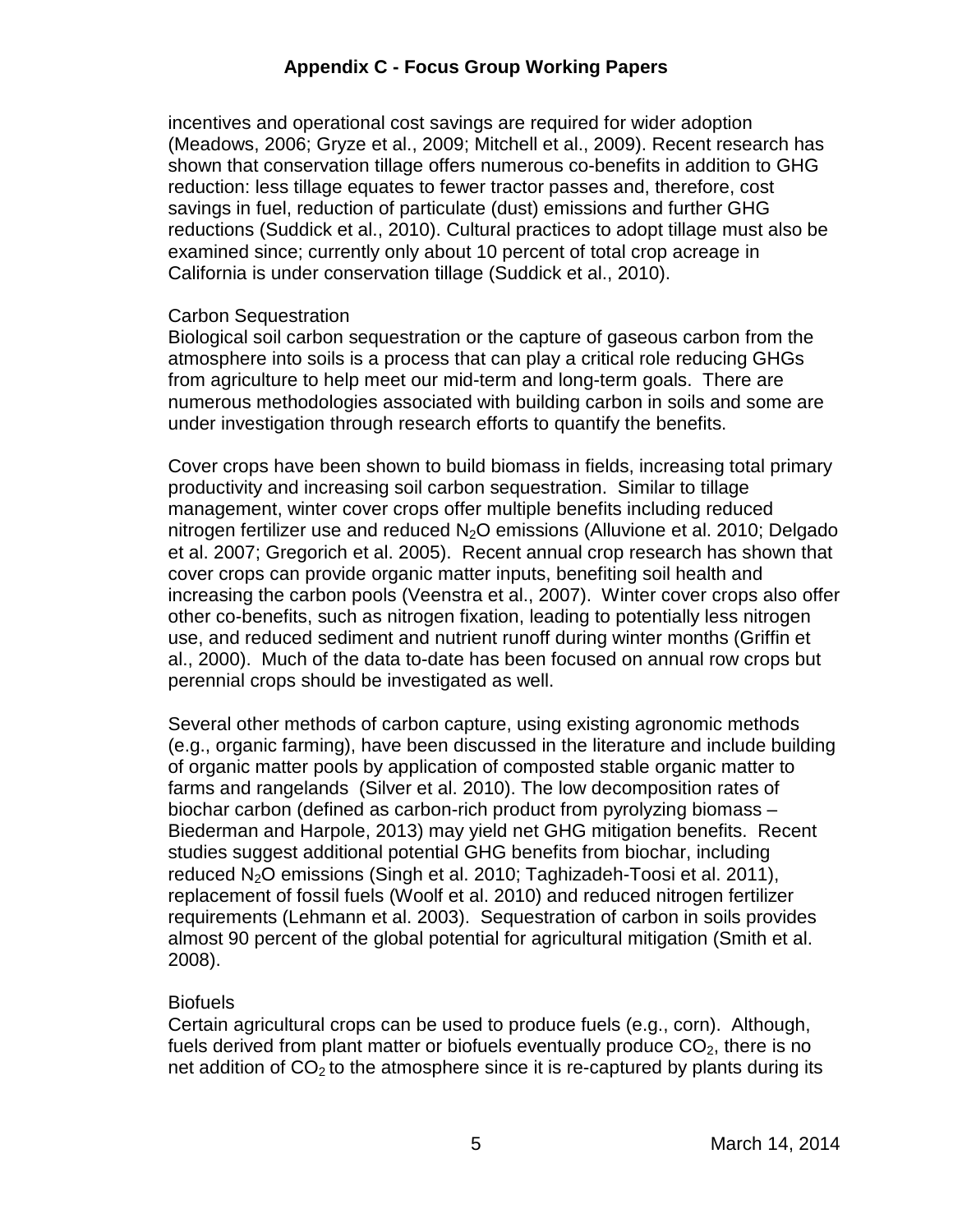growth cycle. Biofuel production is a renewable energy or bioenergy resource which reduces the reliance on fossil based fuels.

 Bioenergy has been identified in the 2012 Bioenergy Action Plan (California Energy Commission, 2012) which is a multiagency coordination approach to address challenges and maximizing opportunities for the development of bioenergy projects that promote economic development and provide the greatest environmental benefit. The plan outlines state agency actions that: 1) stimulate cost-effective utilization of the state's diverse biomass resources for conversion to "low-carbon" biofuels, biogas, and renewable electricity; 2) increase research, development and demonstration of bioenergy toward commercializing new technologies; 3) streamline the regulatory and permitting processes; and 4) quantify and monetize the benefits of bioenergy.

 Research efforts have already been initiated to identify crops for biofuel production in California. Advanced biofuels other than corn-based ethanol include ethanol derived from cellulose, hemicellulose, or lignin, sugar or starch (other than corn starch), waste materials, including crop residues, animal and food waste, biomass-based diesel, biogas, and butanol. The UC Davis Institute of Transportation Studies (Ogden and Anderson, 2011) concluded that advanced biofuels could provide significant environmental benefits and that the first commercial-scale biorefineries are expected to produce large quantities of advanced biofuels by 2015. If these technologies prove to be viable, rapid expansion could take place in the United States to meet the 2022 requirements of the Renewable Fuel Standard.

 Conversion of plant matter to biofuels is expected to have a small GHG footprint. Biofuels can be used as an effective substitute for fossil based fuels which have a large GHG footprint and is not a renewable resource. Combustion of biomass in contained biomass-to-energy facilities, or conversion of crop residue to biofuels offers environmental advantages over in-field burning of crop residue. Specifically, processing of crop residue biomass in contained facilities results in capture of lost energy, and reduces GHG emissions and air pollution caused by in-field burning. Incentives and efforts to include crop residues (e.g., tree pruning's), into such processes, in a manner which reduces transportation associated GHG emissions, would be beneficial to mitigating burning events that add  $CO<sub>2</sub>$  to the atmosphere. However, biofuel production must be carefully evaluated and balanced so that food production and reliability is not compromised.

#### 2. Irrigation water supply and conservation

 Irrigation of crops in California is essential to food production. Crops require sufficient amounts of water throughout the growing season. California has a water delivery system that transports water to agricultural lands where production can be maintained (as opposed to rain-fed systems). The distribution network for water in California must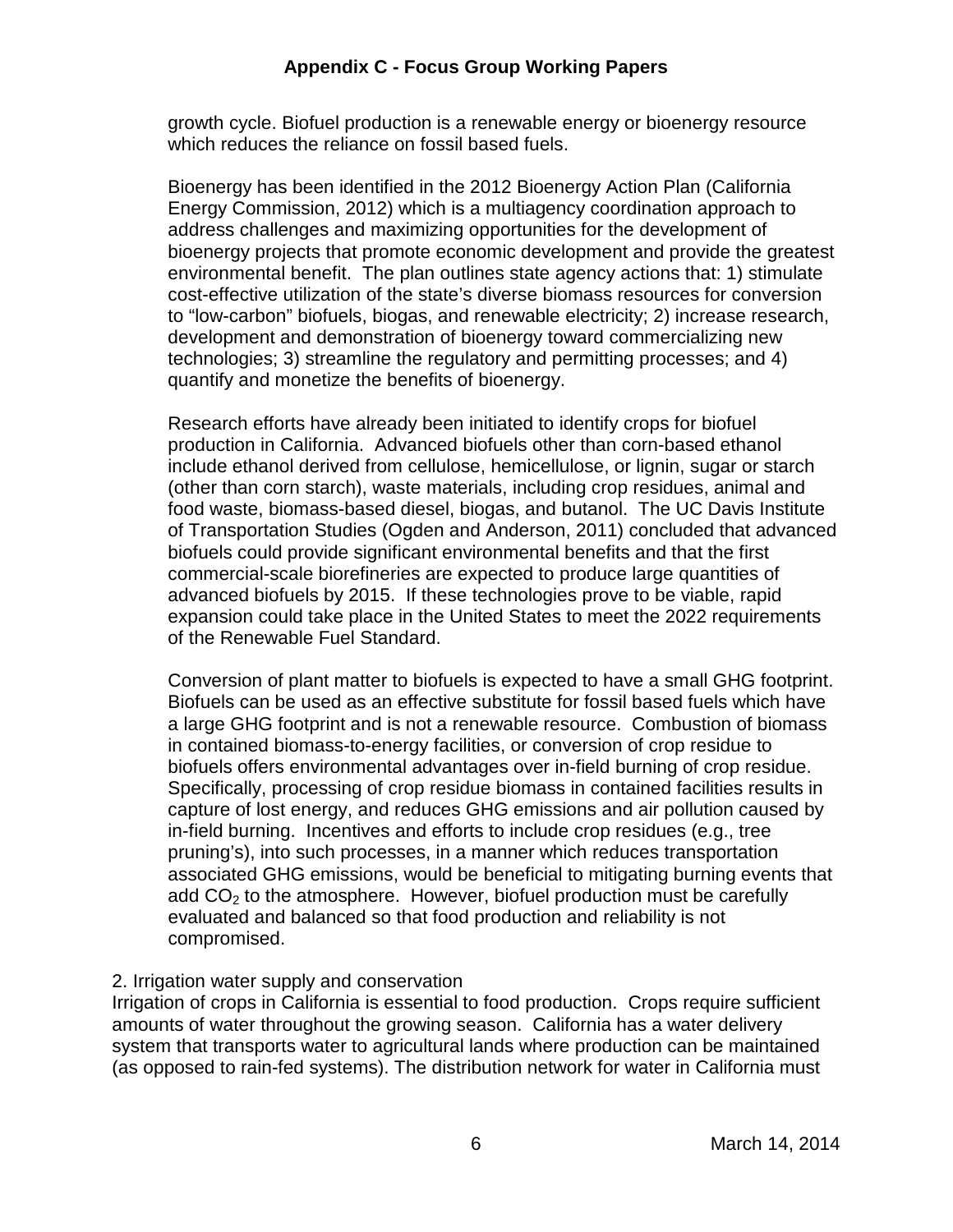be maintained and enhanced to meet our mid-term and long-term goals. Adequate "supply" of water is also required to maintain and enhance agriculture in the future.

#### Irrigation methodologies

 Effectively using and managing the water allocated to agriculture in the state is critical to the future success of the sector since water supplies and availability are directly connected to water use and management. Effective irrigation methods and technologies are needed to reduce N2O levels from agriculture fields. Several management practices have already been employed to establish effective irrigation that contribute to reducing GHGs. They include moving away from furrow or flood irrigation to precision irrigation methods such as drip and micro-sprinkler irrigation if compatible with the cropping system. These methods along with effective application of nitrogen fertilizers and compost can reduce future emission of GHGs in agriculture. Novel methods and techniques for irrigation will continue to be developed including the addition of organic matter and mulch for water retention purposes. For instance, field crops are not typically grown with drip irrigation but sub-surface drip irrigation has been used to effectively increase the yield of some field crops (e.g., tomatoes) where the economic returns and/or yield increases are sufficient to allow for a greater investment in advanced irrigation methods. Management practices that both increase yields while at the same time reducing GHGs will be more quickly adopted at the field level compared with management practices solely designed to reduce GHG without any other incentives to farmers.

Some cropping systems that require flooding contribute to  $CH_4$  emissions (e.g., rice). Management practices are being developed to effectively reduce these GHG emissions from rice fields in California. The development of agricultural offset protocols could offer a level of quantification and verification since there are numerous components of the practice that need to be established, including research and data to support GHG mitigation benefits and measurement.

#### Water supply (see DWR write-up)

 The California Department of Water Resources (CDWR) has predicted 25 percent reduction of the 15 million acre feet of snow pack storage in California by 2050 (CDWR, 2007). Methods such as precision agriculture and irrigation technologies to increase efficiency will play a role in maintaining adequate water supply. Additionally, methods to increase soil carbon and organic matter, through application of composted organic matter, have shown to improve the water-holding capacity of soil, helping conserve water and reducing runoff. Research from Australia (Recycled Organics Unit, The University of New South Wales, 2006) calculated potential water savings for grapes and cotton from using compost and mulch. In California, researchers at UC Riverside found that compost applications were "very effective in reducing water runoff," reducing total runoff by as much as 80 percent while improving the quality of that runoff. "Compost has the ability to absorb and store a considerable amount of water and concentrated nutrients," according to the researchers (Crohn, 2011), who also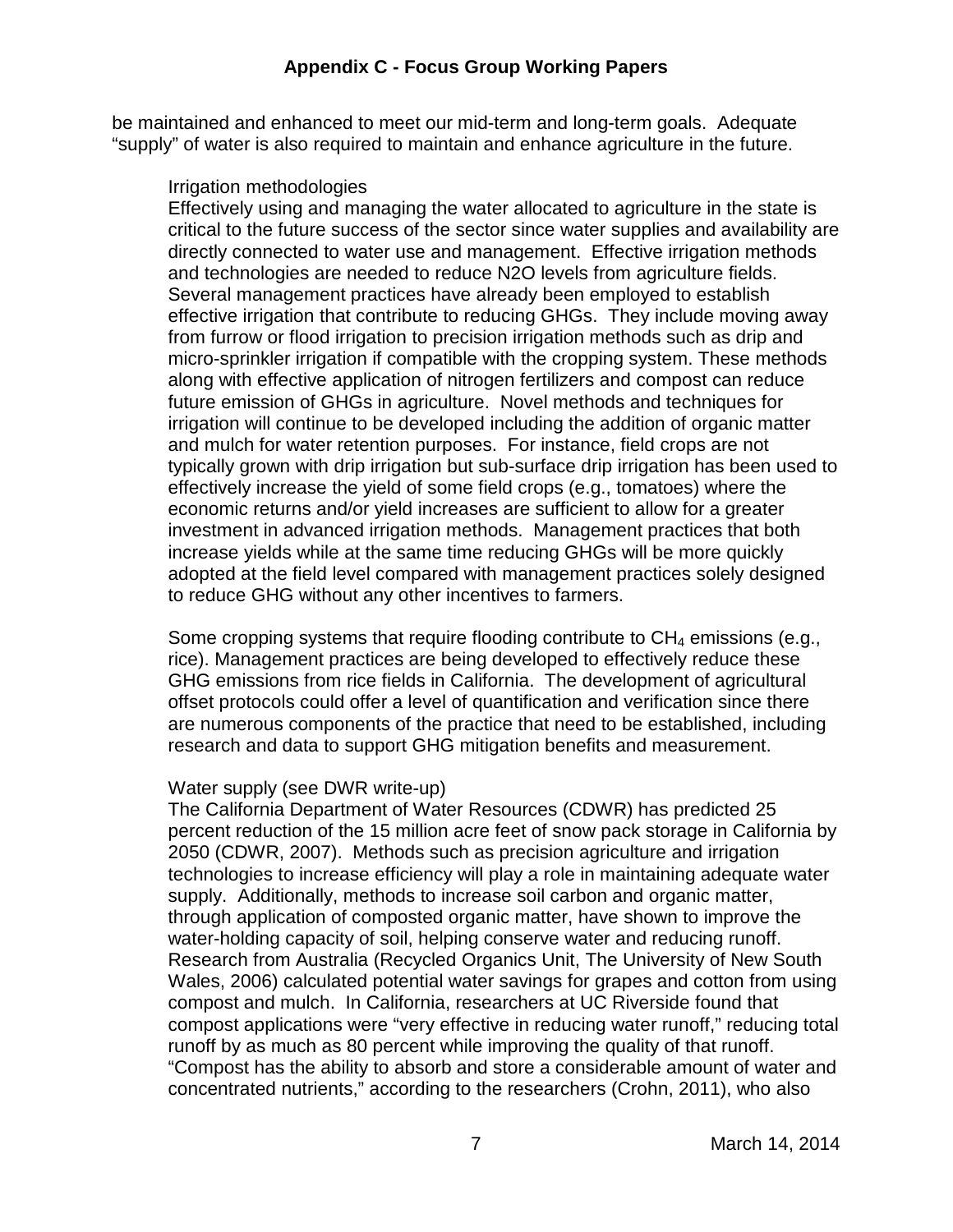noted compost's ability to conserve water where soils are damaged by human activity or erosion. There as numerous indirect benefits to water supply and conservation which lead to GHG mitigation (e.g., reduced fuel usage for irrigation water pumps).

#### 3. Nitrogen management

 Nitrogen is a critical nutrient central to all living systems including ensuring plant growth and food crop yields. Nitrogen is essential for many metabolic processes in plants and animals including formation of amino acids, which are the building blocks for protein. The human daily protein requirement ranges between 40 to 70 grams and is supplemented by crop and animal agriculture production. Nitrogen fertilizers are applied at sufficient quantities and under different chemical compositions to maintain economically viable food production systems in California. However, nitrogen fertilizers applied to crops also interact with soil microbes where ammonia and nitrates are transformed though nitrification and denitrification processes into  $N_2O$ . Nitrous oxide generation from crop nutrient management practices is the major GHG emission source from cropping systems. Two key factors in managing these emissions at the field level are the quantity of nitrogen (N) applied and the efficiency with which it is taken up by plants. Consequently, the nutrient management options focus on nitrogen application rates, timing, inhibitor application, and method of application (ICF International, 2013, IPNI, 2013). Effectively managing fertilizer use in the future will help mitigate this GHG from agriculture systems.

#### Fertilizer technologies

 Slow release or polymer coated fertilizers are designed to release nitrogen at rates that are more conducive to plant uptake. Improvements in the design and application technology might contribute to reducing  $N_2O$  through 2050. Fertigation, or the application of fertilizer through drip irrigation systems, is a more controlled method of nitrogen application that is a well established management practice for specific crops. Management practices related to the method of application and timing for California's diverse crop industry will be needed in the future to limit  $N_2O$  gas emissions from agriculture.

#### Nitrification inhibitors

 Nitrification inhibitors are chemicals that, when used with nitrogen-based fertilizers, can inhibit the conversion (or nitrification) of ammonium to nitrate, the main form of mobile nitrogen species in soils. The impact of nitrification inhibitors on  $N_2O$  emissions from agricultural soils is an active research area and there is strong and consistent scientific evidence that the use of nitrification inhibitors in some crops can reduce  $N_2O$  emissions by at least 30 percent while also increasing yields. Offset protocols have been developed by several organizations for inclusion in voluntary carbon markets. Nitrification inhibitors offer several other benefits beyond reducing  $N_2O$  emissions including increased yields and reduced offsite movement of nitrates that can impair water quality.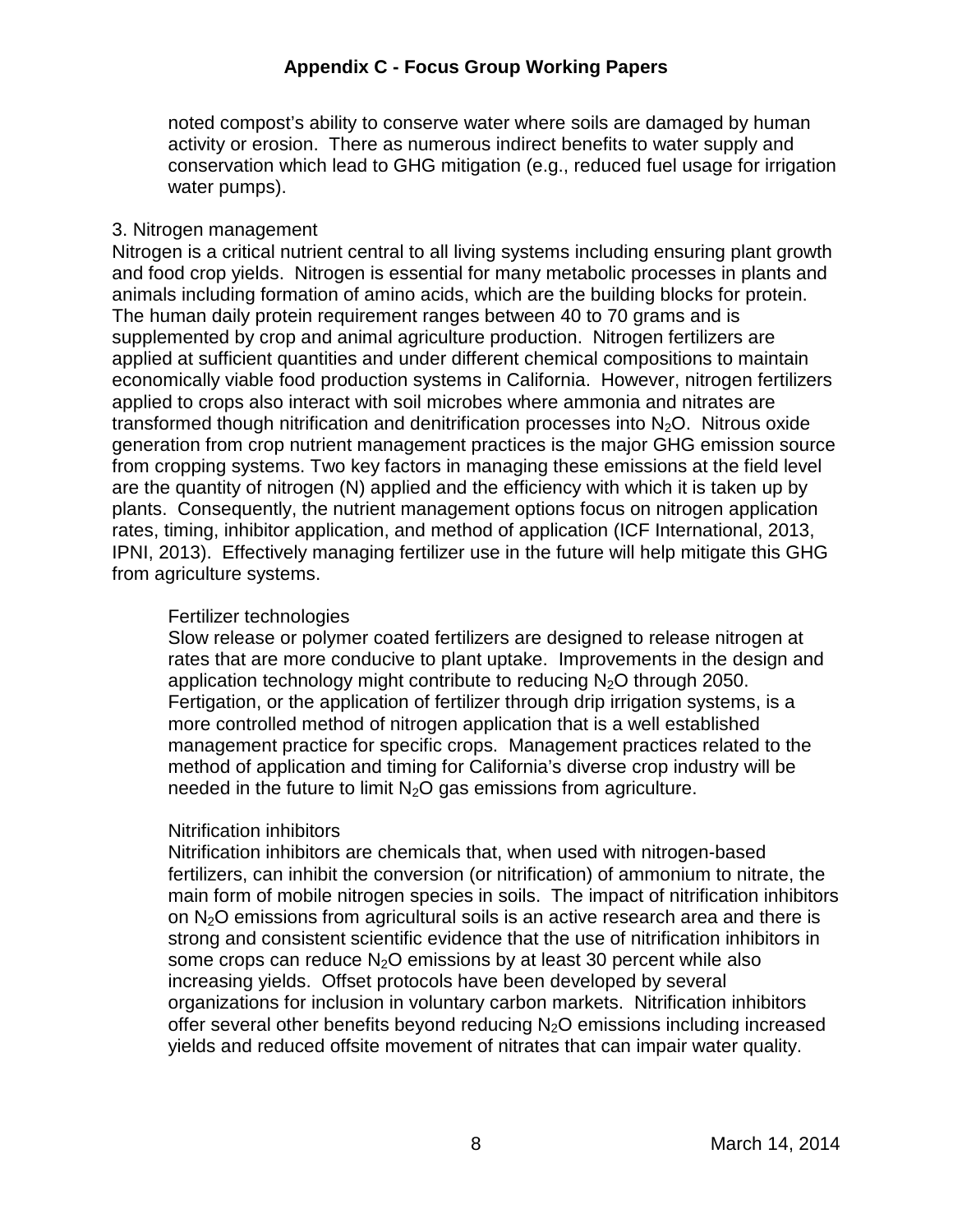# **Animal Production**

 Animal production is a large component of California agriculture. The dairy and ranching industries contribute significantly to the state's animal food production supply, as do egg and poultry production. Milk and related animal food products provide a fundamental nutritional resource for local, regional, national and international populations. Dairy production leads the state as a commodity group in terms of economic value (USDA NASS, 2011). As with crop production, GHG emissions mitigation is in the best interest of animal agriculture. Climate change events such as increased temperatures are expected to cause animal stress leading to less productivity (e.g., less milk production). The primary GHG emitted from animals following anaerobic food digestion is CH4. In general, ruminant animals such as cows and goats, and, to a lesser extent, monogastric animals such as pigs release  $CH<sub>4</sub>$  during digestion of grasses and feed in a process called enteric fermentation. Controlling  $CH_4$  will be a key management strategy in the future. Methane is also produced from manure holding and storage systems such as lagoons. Research and incentives are key components to addressing GHG from animal agriculture through 2050. Recent findings show that animal agriculture production in California is highly efficient, in terms of meat and milk production per unit cow, compared to other countries and regions (Pitesky et al., 2009). Based on existing infrastructure and efficiencies, GHGs will continue to be reduced in production animal agriculture in the future using effective management strategies and new technologies. There are additional opportunities for agriculture to reduce GHGs and these are summarized by Owen et al (2013).

# 1. Manure management

Dairy systems generate significant amounts of  $CH_4$  from on-site operations: primarily from manure storage lagoons. Technologies exist today for enclosing dairy lagoons to capture the  $CH_4$  generated from anaerobic microbial decomposition of the manure in the lagoon and using the CH4 to produce energy. Use of these technologies through 2050 will contribute to reducing GHGs.

# Dairy digesters

 Dairy digesters (or biodigesters) are a technology that uses dairy waste to generate and capture methane-rich gas that, if cleaned of contaminants, can be burned to generate electricity or used to produce other renewable fuels. Manure biogas capture and destruction processes, such as those that produce energy, result in reduced GHG emissions from dairy systems. The Air Resources Board estimates that only eleven dairy digesters are in place in California.<sup>1</sup> There are a number of economic challenges limiting widespread adoption of this approach including high cost of electrical interconnection, lack of economically-viable pollution control technologies, and limited feedstock availability. These economic challenges make new projects unable to compete with other renewable resources under current rate structures. The construction of these facilities is not adequately incentivized to be widely adopted. Permitting issues were identified as a barrier, however the state has made significant efforts to improve the permitting process.

 $\overline{a}$  $1$  <http://www.arb.ca.gov/ag/manuremgmt/operating-manure-digester-site-list-1st-quarter-2013.pdf>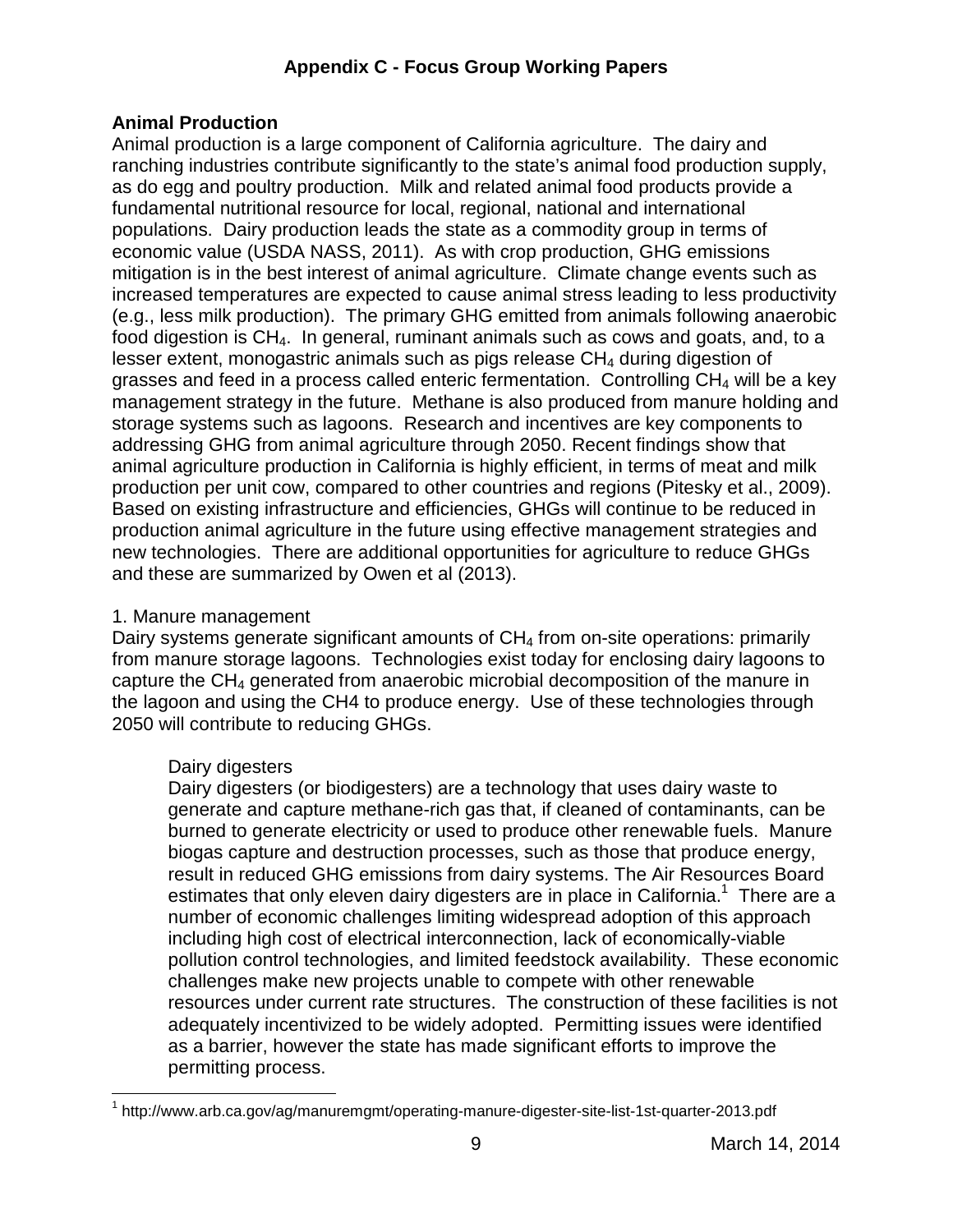Additionally, digesters offer non-energy benefits by providing options for increased nutrient management, reducing dairy odors, and improving overall groundwater quality. For example, biodigesters can be designed to produce an ammonia-based, stable fertilizer or fiber for animal bedding.

#### Organic soil amendments

 Dairy manure is used as an organic plant nutrient fertilizer in some cropping systems. Ammonia (NH<sub>4</sub>) in manure is the chemical form of nitrogen in the manure that interacts with soil microbes and is converted to nitrate (also a form of plant nutrient) and  $N_2O$ . New technologies such as nitrification inhibitors may be able to limit GHG emissions from manure but more promising methods include manure management and application practices. For instance, composting of manure before application to fields can help to stabilize the nitrogen fraction (Pratt and Castellanos, 1981), thereby reducing both  $N_2O$ emissions to the atmosphere.

#### Animal feed

 According to a recent draft report by Moraes et al (2013), configuring the diet provided to dairy cows "has been one of the most recognized methods to mitigate methane emissions from livestock. Recent reports have been published to establish guidelines to optimize milk production through diet while at the same time, reducing enteric fermentation and methane production in the animals. Feeding practices and adding specific agents to the feed are promising long term solutions to improving GHG emissions from the animal component of agriculture.

# 2. Rangelands

 Rangelands in California comprise approximately 30 to 50 percent of the land area in the state (Own et al., 2013). According to the California Rangeland Trust, "Rangelands are an economic, ecological and cultural resource that California cannot afford to lose. By 2040, according to an estimate of the California Department of Finance, the state's population will increase to more than 50 million people." The economic industries supported by rangelands include meat (e.g., cattle) for food production, wool (e.g., sheep) for clothing, and recreational opportunities (e.g., horses). However, increased urban population growth adds pressure on rangelands, which are often converted to housing developments. Rangelands must be maintained since they offer numerous co- benefits and opportunities to mitigate GHGs. The importance of existing grasslands (a type of rangeland) to mitigate GHGs emissions is well understood since they store one third of the world's soil carbon (Owen et al, 2013).

 A promising climate change mitigation measure from rangelands is the biological sequestration of carbon. Current research shows that specific management methods can promote long-term carbon sequestration on California range lands (Ryals and Silver, 2013; Silver et al., 2010). Other methods of using rangelands to reduce existing GHG levels in the atmosphere are provided by Owen et al (2013). Incentivizing a host of methodologies, so that rangeland managers have a list of options that in turn, provide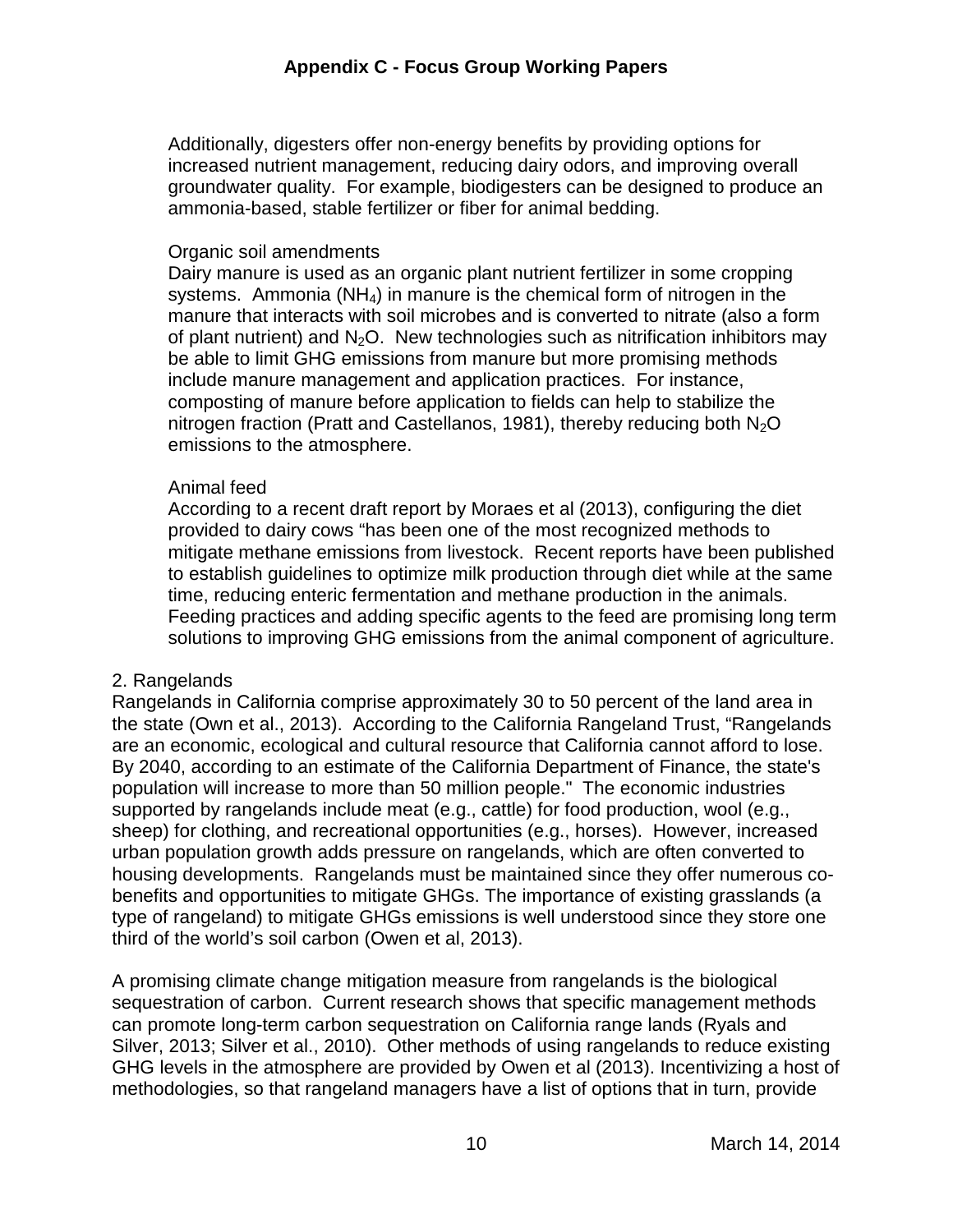flexibility in land management, will allow for the use of an existing resource to mitigate GHGs on a scale that is significant.

## **Other Considerations**

 Reductions of GHGs in the future depend on several other aspects of agriculture in California. Historically, scientific research has been able to determine which mitigation measures will be the most effective in reducing GHGs given the state's diverse crops. Therefore, current and future research efforts are a critical component of ensuring agricultural sustainability and GHG mitigation in the future. Any incentive strategies must be supported by sound scientific research. Similarly, agricultural support services play an important role in outreach and education of GHG mitigation to the State's 81,500 farmers and ranchers. Maintaining and enhancing these key aspects of agriculture in California are essential to achieving further reductions of GHG emissions to meet our mid-term and long-term goals.

#### 1. Research

 Limited research funds have been available in the state for agricultural GHG research mitigation, despite the sector's social and economic value. For example, previous research on carbon sequestration potential in agriculture has largely focused on the Great Plains and states where corn is the primary crop (Follet, 2001). In general, the unique climatic conditions and diverse crops in California prevent direct implementation of management practices from other states. Therefore, comprehensive, near-term and long-term, California-specific research projects on management practices and incentive- based practices (e.g., offset protocol) must be initiated in California to address GHG mitigation measures.

 Research should be focused on determining which specialty crops in California with the largest acreage can benefit from management practices such as tillage. Similar studies need to be completed for biochar and composted materials. Scientists generally agree that biochar application may have significant potential as a GHG mitigation tool, but research on the magnitude and life-cycle implications is needed. Research is required to understand the long term "permanent" benefits of soil carbon and sequestration management methods in California agricultural soils since the current scientific literature, at a national and international level, contains more uncertainty than certainty. Modeling might be useful to this research but the models must be calibrated using regional California-based agricultural conditions.

 According to Suddick et al (2010), interdisciplinary research should also be considered as a fundamental priority to achieve GHG reductions in the future. Priority research areas should include topics related to agricultural economics, sociology, and the environment. Economic research areas could include the evaluation of management practice co-benefits, costs of carbon sequestration under different management practices, and crop productivity and yield responses to GHG management practices, such as conservation tillage. Sociological research areas may include determining the limitations to management practice adoption. Environmental research areas may include precision monitoring of GHGs from and to agricultural systems, modeling of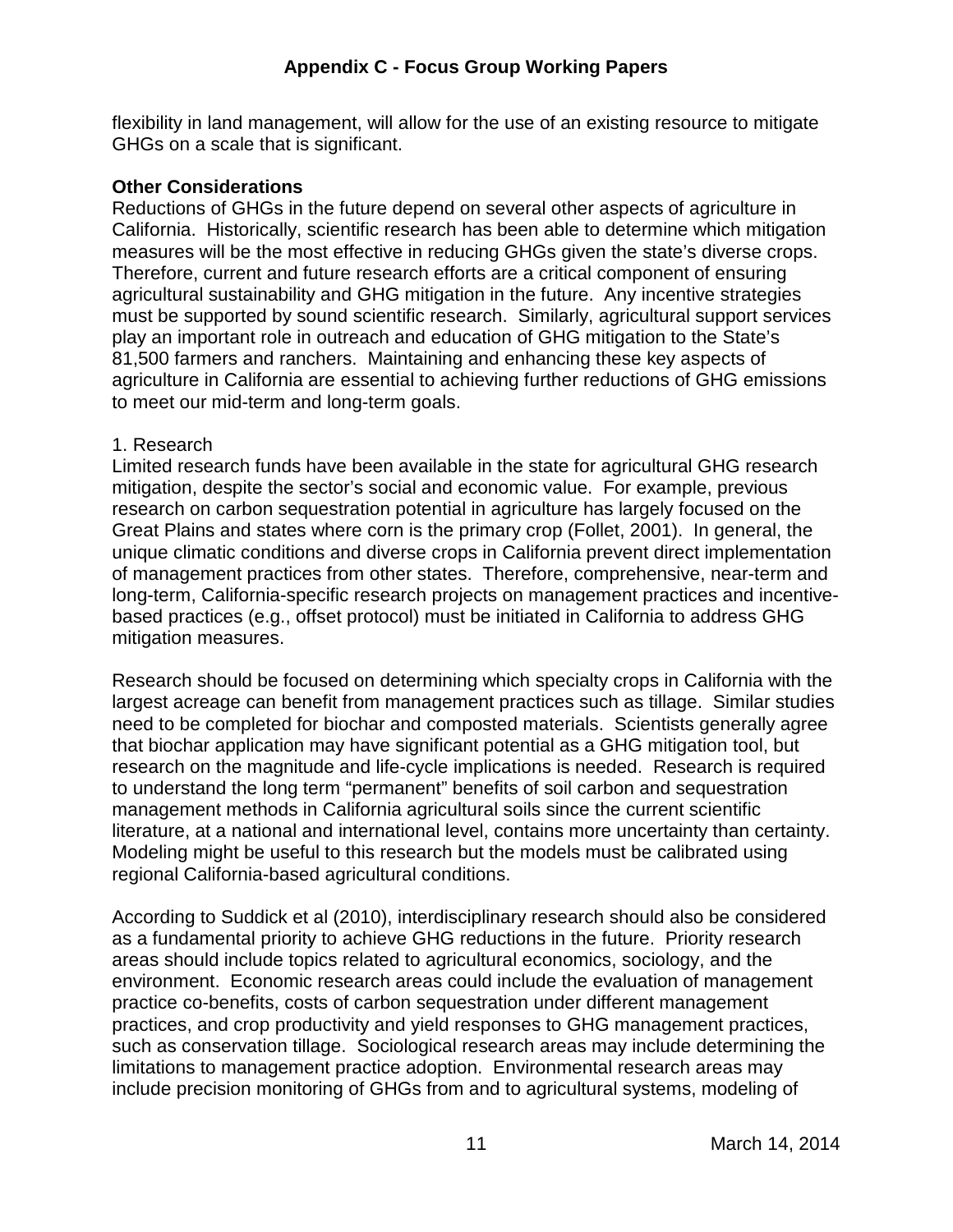carbon sequestration and GHG measurements from agricultural crops, water savings from compost and mulch use, and model validation/verification with collected data (Suddick et al., 2010).

# 2. Technological aspects

 The average age of a farmer in California is approximately 58 years old. A new generation of farmers will be required to support agriculture in the State. The new generation of farmers will be technologically advanced and demand tools that will help sound decision making.

 At present, many technologies are being used in agriculture (e.g., remote irrigation systems). Consequently, the application of natural resources for crop production becomes highly efficient, leading to several other co-benefits in addition to GHG reductions. Sensor technologies have also been developed and implemented at the field level or are in the process of being developed. Sensors, remote mapping, and satellite technology will all play an important role in future agricultural operations and potential GHG reductions. Other technologies including infrastructure development, such as compost production, are important with a special emphasis on controlling emissions and retaining nutrients, while providing a safe food produce that reduces GHG emissions through carbon sequestration and water conservation.

# 3. Modeling

 Modeling will play a significant role in the future of agriculture in California and GHG mitigation. It is expensive, time consuming, and resource-intensive to measure GHG emissions under all the diverse cropping systems of California. Process-based models can be used to estimate GHG changes in soil and the atmosphere for different cropping systems, soils, climates, and in some cases management practices (Suddick et al., 2010). Some local level experimental research is always needed to calibrate models to local conditions for ensuring reliability and accuracy of the results. For example, recent research, funded by CDFA, CARB, and CEC has shown that California  $N_2O$  emissions from several major crops are less than the average  $N_2O$  emissions of 1 percent, of total nitrogen applied, proposed by the IPCC. Such information is critical for accurate model projections. Currently, regional, site specific data for  $N_2O$  from nitrogen fertilizers are being gathered to support different models for agricultural systems. The models and associated management practices are discussed extensively by Guo et al. (2011). Open source models will also benefit a wide grower audience and range of expertise in the future (Camargo et al., 2013). Models can also be used to effectively calculate the carbon sequestration potential of specific cropping systems or determine which management practices can be used to effectively reduce GHG emissions into the future.

# 4. Agricultural support services

 Agricultural support services (e.g., university extension) have declined over the years. In order to address climate change mitigation in the future with limited public resources, coalitions of land managers, regulators, scientists, and other stakeholders will need to provide support to the agricultural food production systems. This collaborative approach should be the foundation for advancing land use and management policies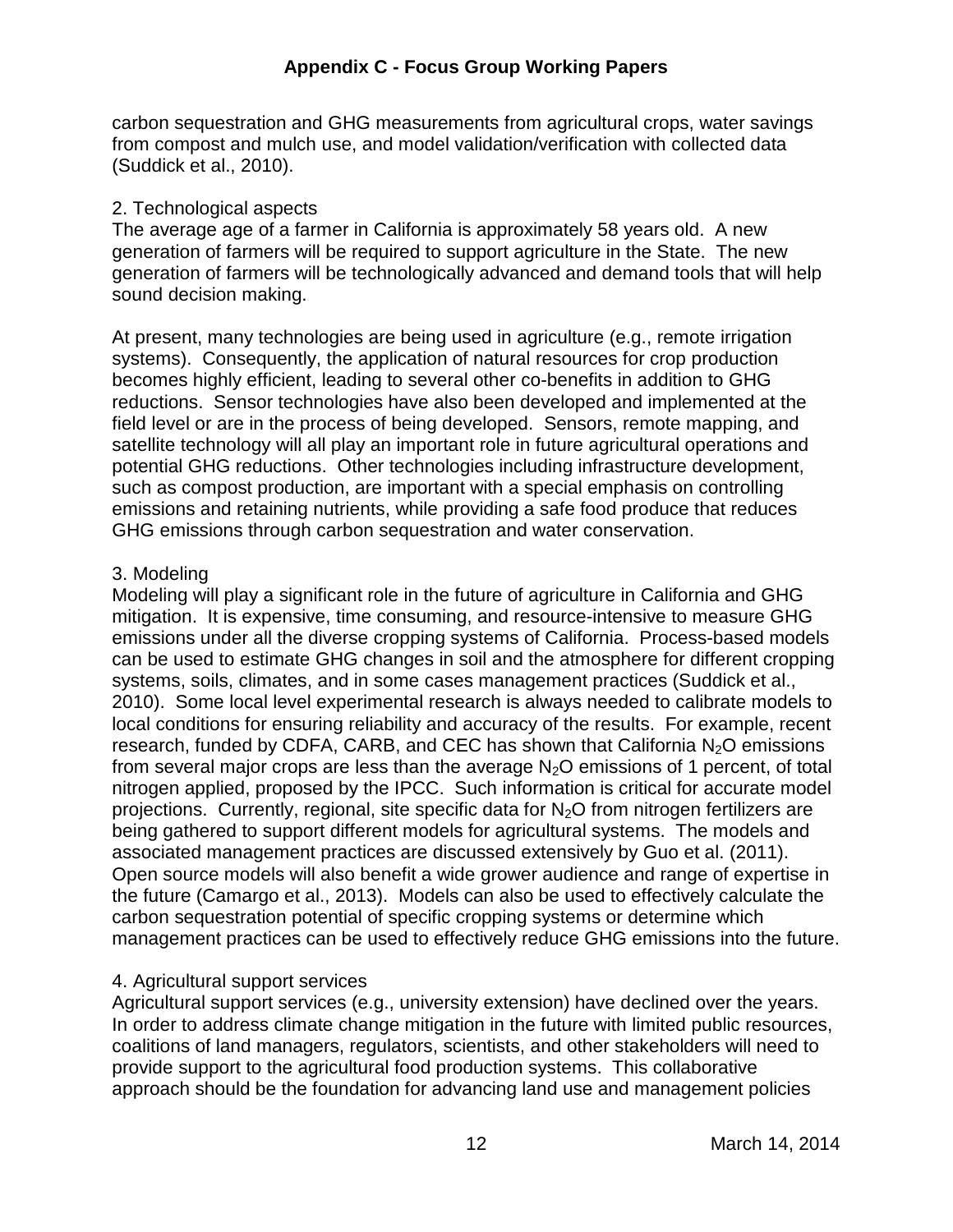that meet economic, social, and environmental objectives through consensus-driven solutions. They should also help to set regional objectives for land management and identify the relevant voluntary and/or regulatory strategies that will meet those objectives (e.g., see Solutions from the Land for specifics).

 The distribution of practical management practice information to reduce GHGs, while also providing an incentive to growers (as well as other co-benefits), will be essential for the future viability of agriculture in California. For example, the benefits of incorporating cover crops into a crop rotation have been historically recognized. However, according to Mitchell et al. (2007), there are a few constraints and disadvantages which potentially affect the slow adoption of cover crops in California. They include a lack of knowledge, economic cost, incorrect choice of cover crop, and conflicting timing that interferes with the establishment of summer crops (Suddick, 2010). To effectively communicate the multiple benefits and assist growers with technical expertise required to establish cover cropping systems, a resource network of support services will need to be developed, trained, and integrated into agriculture for the future.

 There is a need to increase opportunities for dialogue and education between growers, researchers, and farm advisors to effectively implement practices that have benefits to reducing GHGs from agriculture. A good example of this effort is the UC ANR Conservation Tillage Workgroup with over 540 members from the University of California systems, farmers, United States Department of Agriculture Natrual Resources Conservation Services (USDA NRCS), private sector, environmental groups and public agencies.

# agencies.<br>5. Incentives and Ecosystem Services

 A promising incentive to adopt mitigation measures to reduce GHGs from agriculture comes from agricultural offsets being introduced as part of the California carbon trading market. The development of agricultural offset protocols offers a level of compliance coupled with a high degree of scientific validity. Adoption of an offset for agriculture involves numerous details of the management practices that need to be established, including research data to support the quantification and verification of GHG mitigation benefits and mechanisms to ensure permanence. Other financial incentive-based programs could prove beneficial to the adoption of specific management practices (Howitt et al., 2009; Broekhoff and Zyla, 2008). Several incentive methodologies are discussed below.

#### Market-based systems

 New initiatives and programs that target Ecosystem Services (CDFA, 2012) have the potential to substitute for conservation payments, but are rarely structured to adequately provide returns comparable to traditional production. Producers are concerned that these markets do not meet all stakeholder demand and/or reflect consumption pressures. Without better clarity on the value of the Ecosystem Services provided, uncertainty limits the scope for landowner/operator decisions and choices to implement management practices. Land management indices, metrics, and other measurements that are understood by land owners and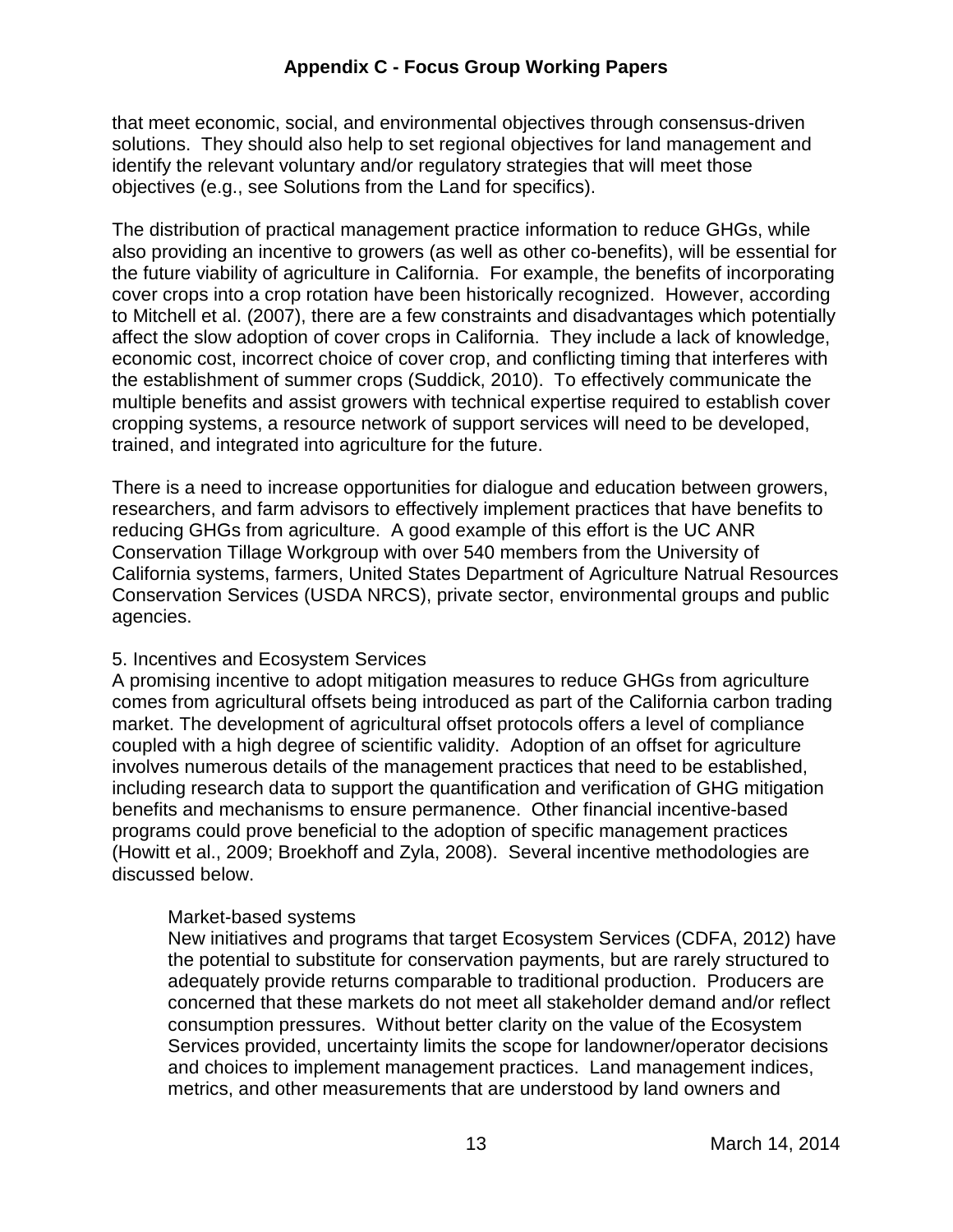operators will be important to allow the social interaction needed for market evolution. These initiatives and programs require information on the crops, management practices, and new technologies that can enhance GHG mitigation—information such as their viability in different regions, their economic costs or savings, their effect on production, and their net GHG emissions. Identification, cataloging, and providing recognition to growers for adopting existing management practices can lead to the decline in agricultural GHGs.

#### Regulatory Certainty

 Food production in California involves numerous permits and regulatory requirements. Some policies conflict while others do not provide adequate reward for economic investment by growers and ranchers. According to the Solutions from the Land report, land owners face multiple and potentially unnecessary administrative requirements that add to the cost of managing land, regardless of the net environmental and social benefits. The report suggested that Ecosystem Service markets could help achieve some policy objectives more efficiently with sufficient incentive and reward to land owners.

#### Combining Practices

 In many cases, multiple management activities are implemented on one parcel of land. For example, Drinkwater et al. (1998) examined three systems with different crop rotations, nitrogen fertilizer sources, and chemical application rates, with and without cover crops. Wagner-Riddle et al. (2007) compared two systems that differed in tillage, nitrogen rate, nitrogen timing, and cover crop use. Although the existing body of research is insufficient to provide estimates of net GHG potential for many combinations of practices, biogeochemical models (described in this report) can provide estimates of their GHG fluxes. The existing research that assesses combined practices is important for calibrating and testing the accuracy of these models' estimates.

#### **Summary and Recommendations**

 There are significant hurdles to mitigating future GHG emissions in light of population growth, limited arable land area in California, limited water resources and on-farm economic considerations. Establishing a short and long term research component with sufficient funding, incentivizing management practices, and providing technological and education information for farmers and ranchers will sustain agriculture in the future while reducing GHGs. Several recommendations on overcoming these hurdles are listed below, including policy and financial needs. Additionally, a list of activities provided by CDFA and agriculture has been provided below. Such activities must continue so that agriculture can maintain social and economic sustainability while working to reduce GHG emissions.

#### Recommendations

 Increase communication, cooperation, and collaboration between agencies (e.g., CDFA, CalRecycle, CARB, CEC) to promote streamlined permitting and enhance GHG mitigation opportunities from agriculture.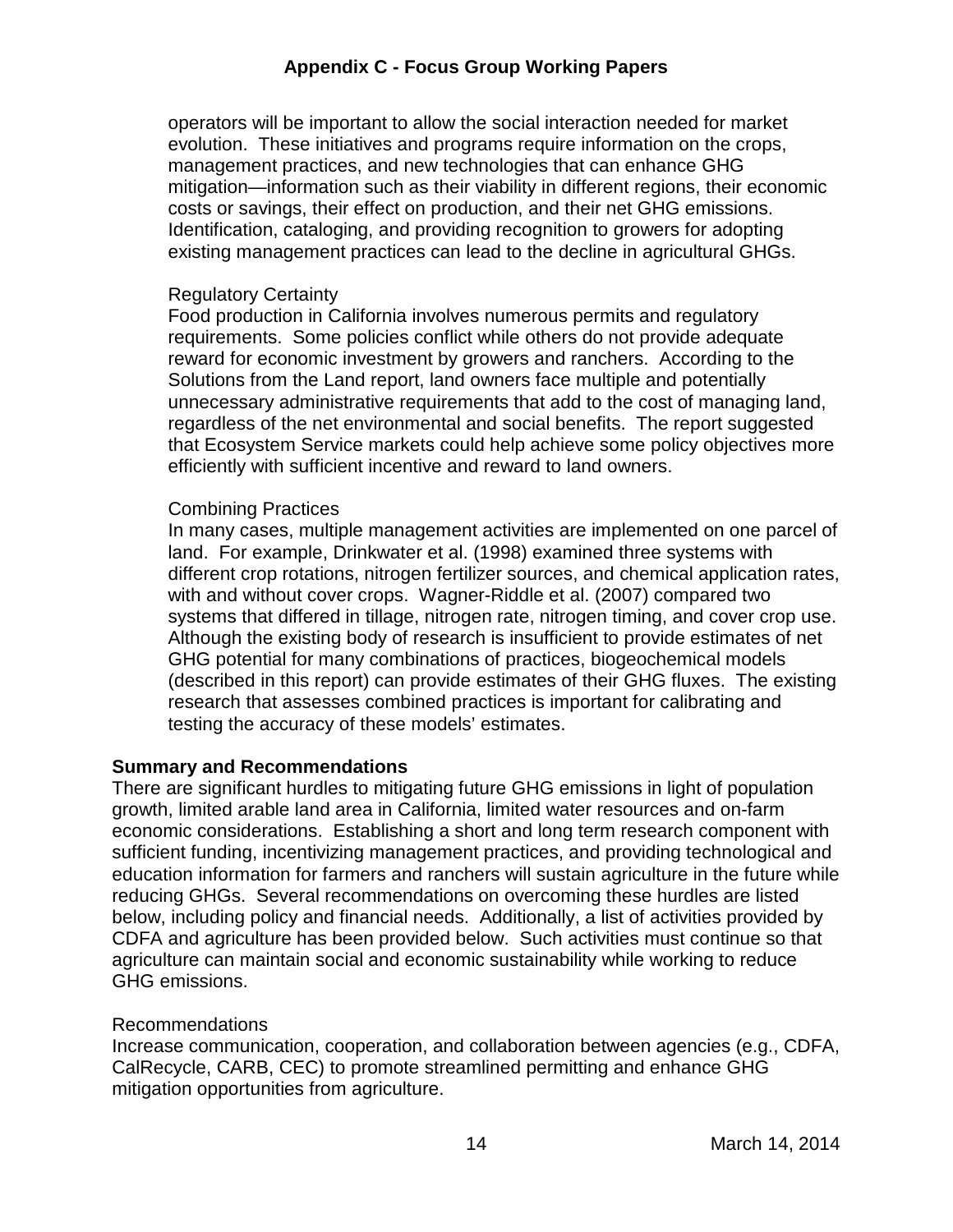Establish stable funding sources to provide short and long-term research and incentive opportunities to determine and fund the cost effective and environmentally beneficial practices that reduce GHG emissions for California farmers and ranchers.

 Review existing spending authorities so that GHG mitigation measures can be effectively funded, incentivized and implemented on California working lands.

 Develop a plan-of-action to identify, test, fast-track, and transfer new technologies that reduce GHG emission in the agricultural sector.

 Promote new technologies, management practices, and infrastructure development that mitigate GHG reductions by providing financial and regulatory incentives.

 Continue the clear and consistent process for offset protocol creation and implementation with consultation from stakeholders on the practical feasibility of each protocol.

protocol.<br>Develop a comprehensive crop specific list or recipe of GHG management practices, using existing agronomic expertise in state agencies and research Universities for voluntary use in agriculture.

 Design policies to ensure farmland protection in consideration of population and urban growth will ensure agricultural sustainability and limiting urban GHG emissions.

 Provide regional scale implementation and incentives for GHG mitigation measures from agriculture.

 Develop regional scale management practice applications that have multiple co-benefits including GHG mitigation and carbon sequestration.

 Create financial incentives for upgrading irrigation pumps in order to reduce GHG emissions and improve air quality in the State's agricultural regions.

# **CDFA GHG Activities**

 The California Department of Food and Agriculture (CDFA) has been engaged in several activities aimed at addressing GHG emissions from agriculture. These activities involve both long and short term solutions and consider GHG emissions from both animal and crop production agriculture. The activities completed to-date by CDFA involve measures related to bringing awareness to GHG mitigation from agriculture, providing education on GHG from agriculture, and promoting action, through research activities, on understanding GHG from agriculture systems.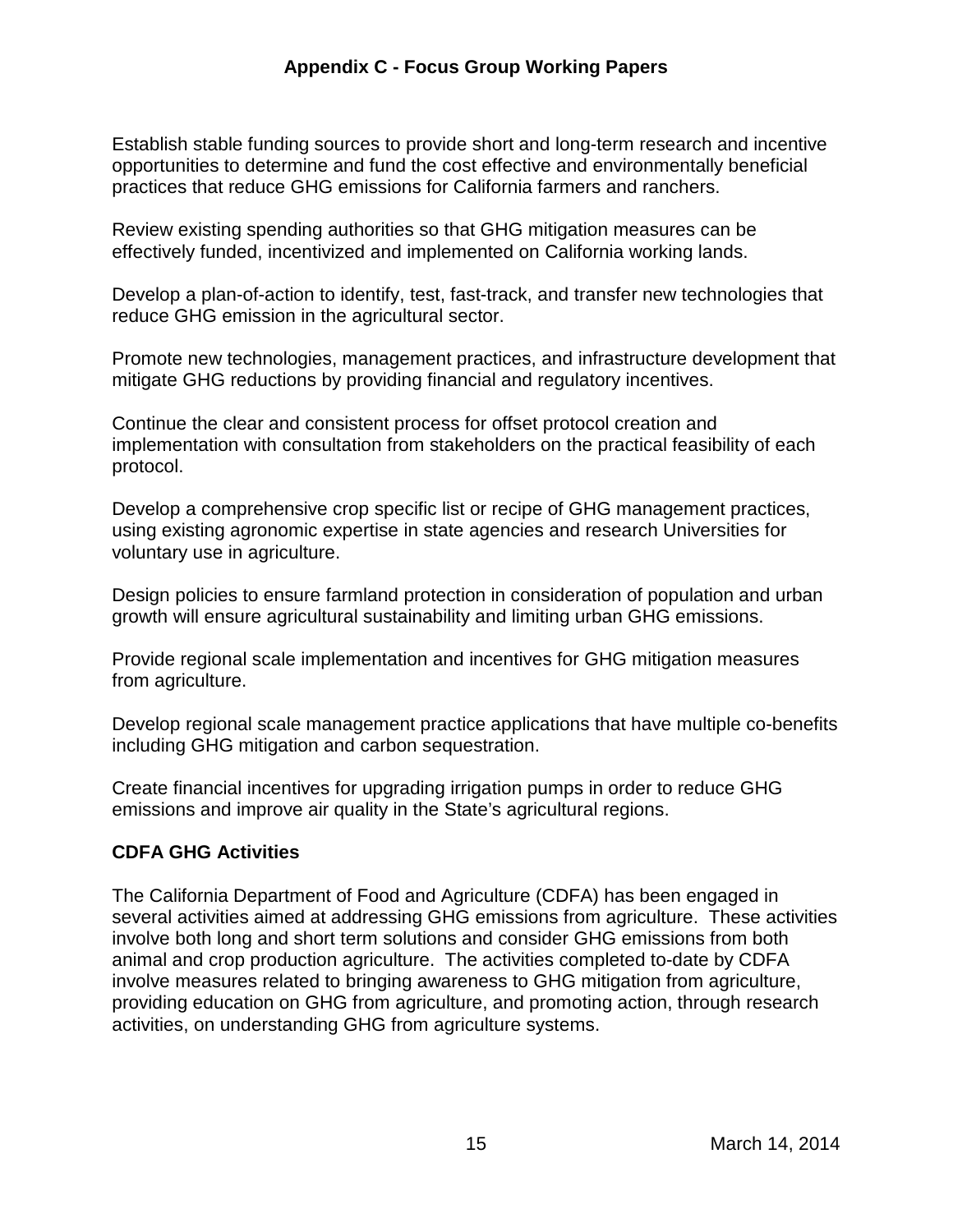Nitrous Oxide Research

 The CDFA Fertilizer Research and Education Program (FREP) provides technical education to "users of fertilizer materials in the development and implementation of nutrient management projects that result in more agronomically sound uses of fertilizer materials and minimize the environmental impacts of fertilizer use, including…greenhouse gases resulting from fertilizer use" and fund research that "to improve nutrient management practices resulting in more agronomically sound uses of fertilizer materials and to minimize the environmental impacts of fertilizer use, including…greenhouse gases resulting from fertilizer use" (Section 14611 [b] [1] and [2]). FREP continues to fund research to understand baseline nitrous oxide  $(N_2O)$  levels from synthetic nitrogen fertilizers added at different rates to specific crops in California. Nitrous oxide is one of six green house gases identified in the Kyoto Protocol. The crops being investigated under CDFA FREP funding are corn, cotton, and tomatoes. The collected data will establish a baseline  $N_2O$  emission concentration from synthetic nitrogen applied to agricultural soils. Initial study results indicate that  $N<sub>2</sub>O$  emissions are lower than originally thought, highly episodic, complex given the microbial nitrification and denitrification biological cycles involved, and dependent on environmental factors such as water content and temperature. Field trials are being completed by scientists at California State University, Fresno, and the University of California, Davis. Research is expected to be completed in 2014.

CalRecycle is funding research to also understand  $N_2O$  emissions from compost production and use in agriculture working lands. The research project aims to clarify GHG emissions from compost production and from compost use, including compost impacts on  $N_2O$  emissions from agricultural lands. The research is being completed by scientists at the University of California, Davis. Research is expected to be completed in Spring, 2014.

 CalRecycle has engaged in several other activities and projects including a report on compost best management practices and benefits for erosion control, program environmental impact report (EIR) for anaerobic digestion facilities, collaborating with the ARB on development of low carbon fuel standards pathway for biogas production from anaerobic digestion of food and green waste, collaborating with the Department of Water resources to model water efficient landscapes practices by using compost that consequently results in conservation measures and promotes soil health, and evaluating life-cycle methodologies to quantify the GHG reductions from compost use and management.

and management.<br>CDFA also provides funding for GHG research as part of a Specialty Crop Block Grant Program (SCBGP). The program is designed to enhance the competitiveness of specialty crops. Implementing research on climate change is one method of addressing future concern to remain in a competitive market. The research focus called for projects that address specialty crop agriculture's contribution to adaptation to and/or mitigation of climate change. The results of the funded research projects are expected to have a direct impact on the current understanding of GHG emissions from agriculture and potential offset strategies. For instance, a 2010 project was titled, "Field Testing a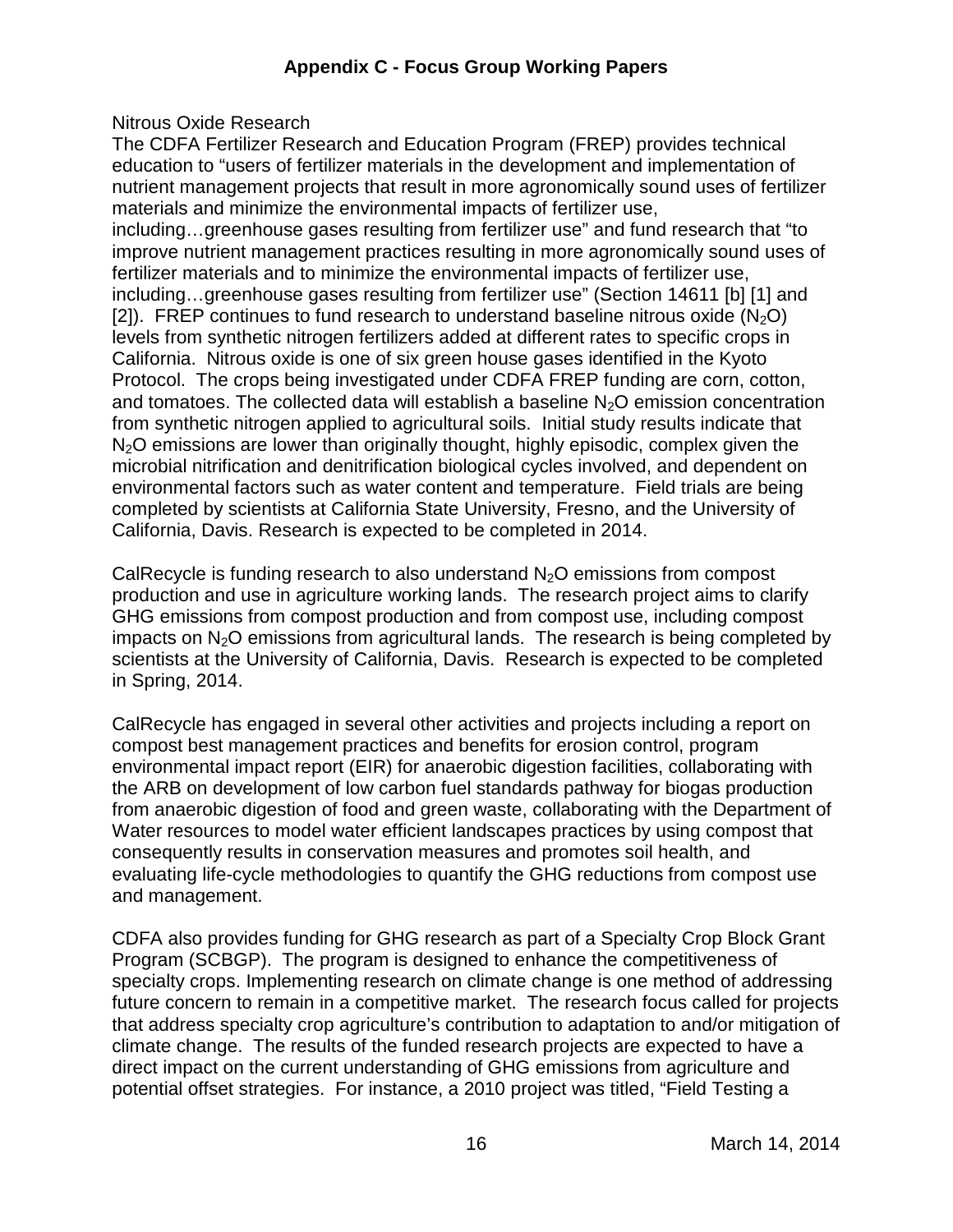Carbon Offset and GHG Emissions Model for California Winegrape Growers to Drive Climate Protection and Innovation," is expected to provide knowledge and tools to help California winegrape growers reduce GHG emissions and increase carbon sequestration. Titles of several other funded projects include:

- • Carbon dynamics of orchard floor applied chipped almond prunings as influenced by irrigation methods, soil type, cover crop management and farm practices (2010);
- • California Wine Climate Protection Initiative: Calculating Scope Three Greenhouse Gas Emissions to Mitigate Climate Change, Reduce Costs, and Address International Market Demand (2011); and
- • Life Cycle Assessment of Air Emissions and Greenhouse Gas Offset Potentials in Perennial Fruit and Nut Crops (2012).

 This research is critical in addressing knowledge gaps in GHG emissions for California specialty crops. More information on this and other funded projects can be found at [http://www.cdfa.ca.gov/Specialty\\_Crop\\_Competitiveness\\_Grants/](http://www.cdfa.ca.gov/Specialty_Crop_Competitiveness_Grants).

# Dairy Digester Research

Methane (CH<sub>4</sub>) is a powerful GHG and exerts about 25 times more warming impact than  $CO<sub>2</sub>$  per unit mass emitted over a hundred-year time period. In the near term, methane is even more potent, with more than 70 times the climate impact of  $CO<sub>2</sub>$  in a 20-year period. As the importance of making substantial near-term reductions to climate-forcing agents has emerged based on scientific findings over the past decade, the need for policies to reduce methane emissions has gained attention. Dairy and poultry farm operations generate significant amounts of methane from manure handling. Anaerobic digesters (or biodigesters) use manure to generate and capture methane gas, which is in turn used for energy production. This process results in reduced greenhouse gas emissions from dairy farm operations. The widespread adoption of these technologies in California has encountered numerous challenges. In 2011, CDFA, in partnership with the U.S. Environmental Protection Agency (U.S. EPA) and the U.S. Department of Agriculture (USDA) began a series of meetings to discuss the barriers to digester implementation and create an advancement strategy. CDFA, U.S. EPA, and USDA, among others, will work with other relevant state and local agencies, as well as industry stakeholders, to address the technical, regulatory and economic barriers for a robust dairy digester sector in California.

# Biofuel Crop Research

 Biofuels (fuels from plants) can release less GHG compared to fossil fuels on a full life- cycle basis. CDFA, in partnership with scientists at UC Davis, and with funding from the California Energy Commission Public Interest Energy Research Program, have undertaken research to evaluate the economic, beneficial environmental factors, and costs of biofuel feedstock crops. Crops under evaluation include oilseed crops camelina, canola and meadowfoam which can be formulated into biodiesel along with grasses sweet sorghum, energy cane and sugar cane which can be transformed into ethanol. Field trials are evaluating different crop varieties, fertilization, irrigation, and planting date trials. Outcomes will focus on cropping systems for California with best management practice recommendations, estimates of direct environmental costs such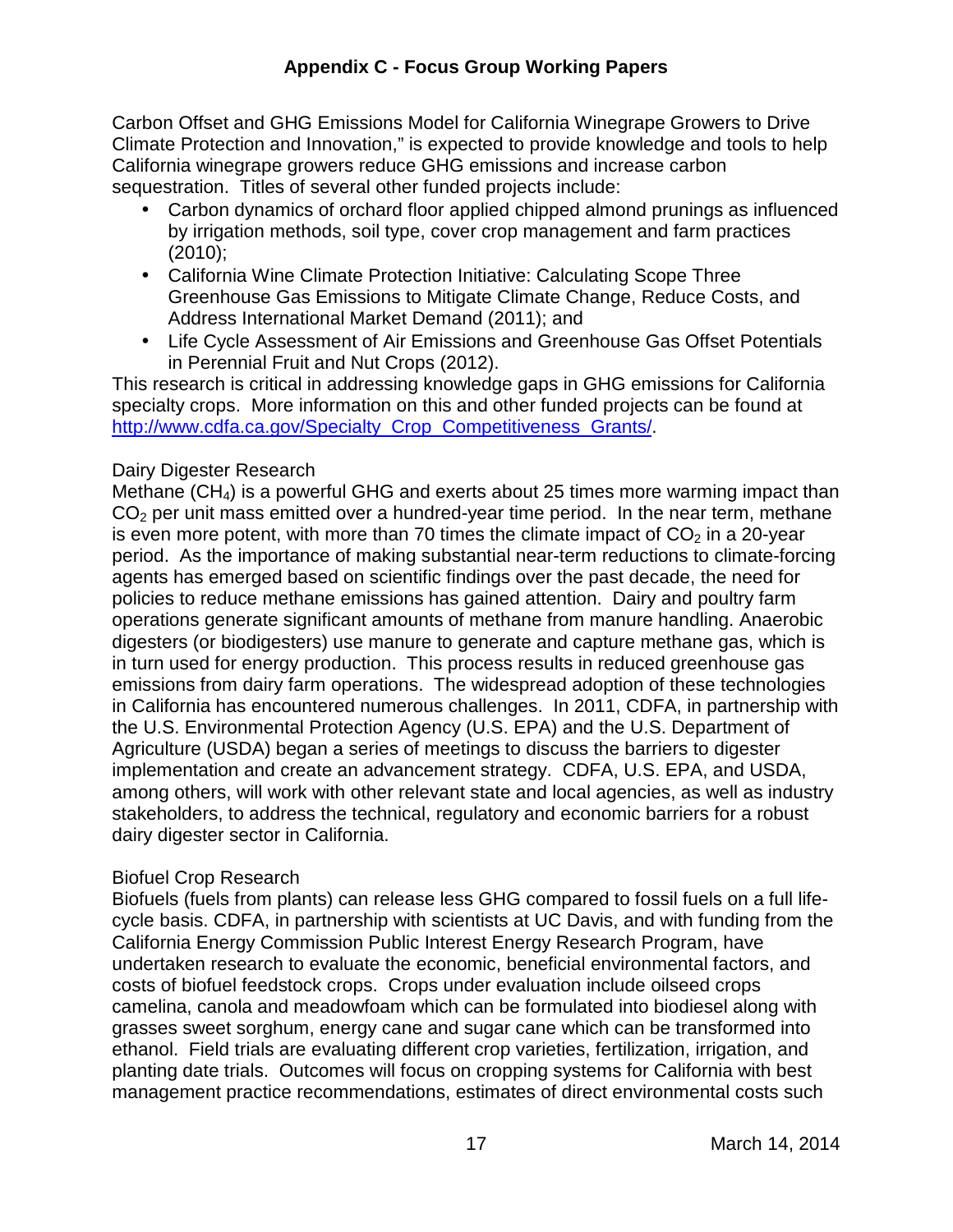as water use, inputs levels and effects, and potential off-farm environmental Workgroups and Panels consequences.

 CDFA uses workgroups to discuss an issue with the objective of identifying practical solutions. CDFA has implemented several workgroups to address climate change mitigation and adaptation. The information is used to guide policy, address the issue directly, and identify gaps.

#### Climate Action Teams (CAT and AgCAT)

 CDFA Secretary, Karen Ross, is a member of the Climate Action Team (CAT). CDFA staff is engaged in monthly meetings on coordinating statewide efforts to study, identify, and implement global warming emission reductions. CDFA also convenes the Agricultural Climate Action Team (AgCAT) workgroup on a need or issue basis. AgCAT is staffed by other state agency personnel working on climate change at the interface of agriculture. The initial review of this scoping document was reviewed using the inter-agency resources and feedback of AgCAT.

#### Fuel Quality and Standards

 Transportation fuels have been identified as the largest contributor to greenhouse gas emissions making up approximately 40 percent of the total emissions. California has adopted the Low Carbon Fuel Standard (LCSF) to reduce the carbon intensity of fuels as well as the Zero Emission Vehicle (ZEV) implementation mandate to reduce dependence on petroleum-based fuels. The California Department of Food and Agriculture, Division of Measurement Standards (CDFA) is at the forefront with the California Air Resources Board (CARB) for both of these vital initiatives.

 The LCFS is expected to reduce 15 million metric tons of carbon per year from California's fuels by 2020 and will ultimately lead to the development of non-petroleum fuels. By 2050, the majority of the fuels is expected to be produced from non-petroleum renewable sources. CDFA is working with innovative fuel producers to develop the fuel quality standards needed to bring these new alternative low carbon fuel technologies to market and expand the use of biodiesel, biomass-based diesel and alternatives to gasoline. CDFA's Developmental Engine Fuel Variance Program affords an opportunity for the use of these fuels while collecting data needed to develop a consensus fuel standard. CDFA is an active member of the ASTM and SAE national work groups developing fuel quality standards and laboratory analytical test methods for new fuels such as dimethyl ether and CNG. CDFA is working with CARB to develop regulatory pathways to expand use of alternative diesel fuels. CDFA is part of the State's LCFS Advisory Panel and Cal EPA's Fuel Guidance document working group.

 The success of the Governor's Executive Order for ZEV implementation will depend on wide spread deployment of hydrogen fuel cell and battery electric vehicles. CDFA's development of fueling dispenser standards and method of sale requirements will give consumers an accurate and uniform purchasing experience and facilitate acceptance of ZEV vehicles. The fuel quality standards for hydrogen originally developed by CDFA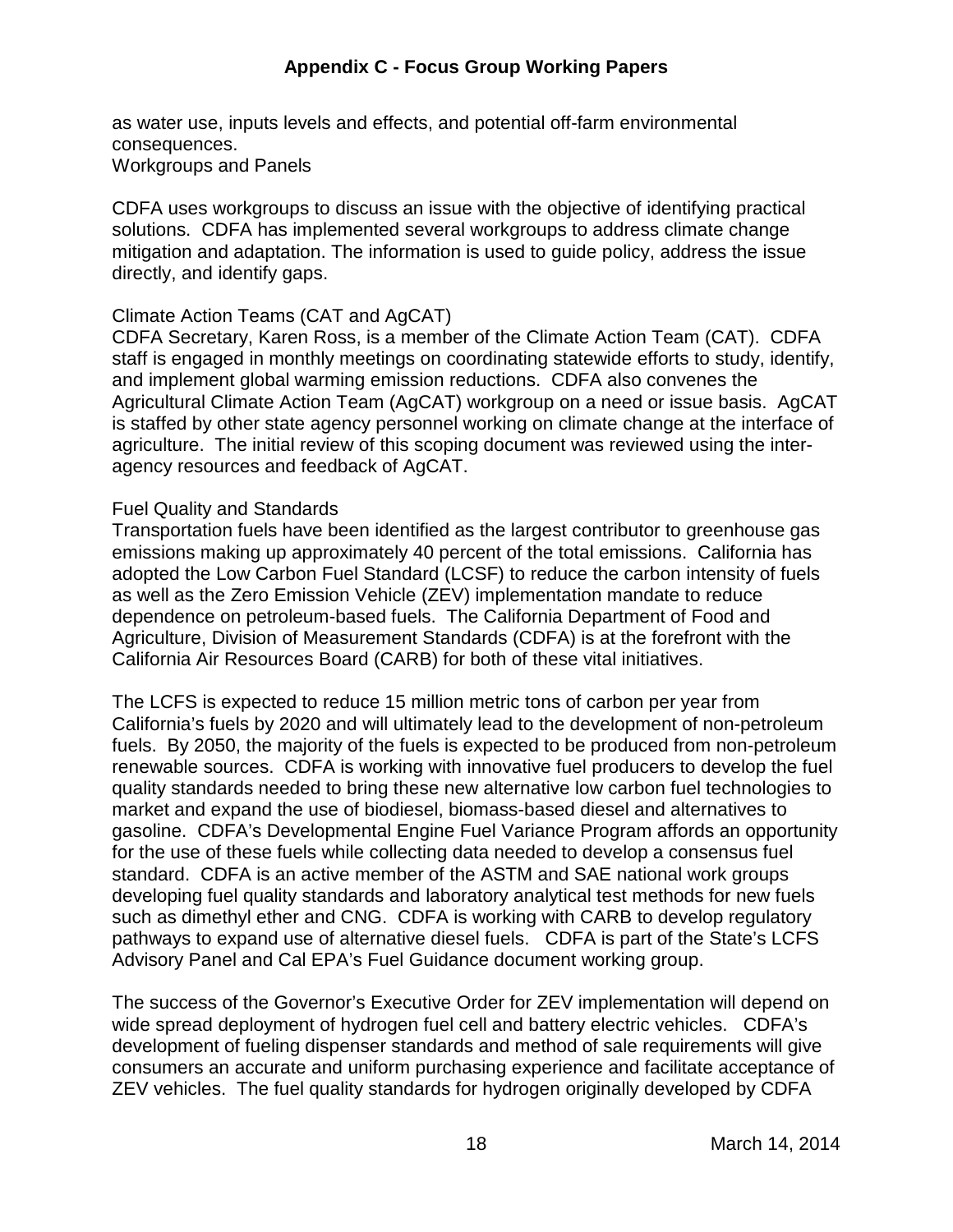have been adopted through the consensus process and published by SAE. CDFA is leading the development of quality testing procedures, that when adopted by ASTM, will become the standard nationwide. Similarly, CDFA's hydrogen fuel dispenser and public electric charging station type evaluation and testing procedures will likely become the models that the National Conference on Weights and Measures approves for use in all states.

#### Agricultural Offsets

 CDFA and CARB, in collaboration, have initiated and organized several stakeholder meetings with the agricultural community, in addition to regular public workshops and meetings, to discuss issues related to agricultural offsets, including quantification, monitoring, and verification. These meetings are important as an interface for CARB to update agricultural stakeholders on agricultural protocol development, discuss issues related to identifying greenhouse gas reduction measures from agriculture, strategize on best practices that can mitigate greenhouse gases from agriculture, and identify incentives for practices that support climate change policy.

Energy Commission activities include:

- • In partnership with federal and State agencies, the Energy Commission has played a leading role in developing anaerobic digester systems. Specifically, the Energy Commission has funded a number of projects to develop and demonstrate advanced anaerobic digestion and power generation technologies in a variety of configurations, to explore the economics of these systems, and to measure system performance. These projects will help address the importance of reducing California's methane emissions and the possibility of doing so in a manner that is economically and environmentally attractive to California's agricultural sector. Furthermore, these projects will help reduce the air quality impacts of biogas produced from anaerobic digester systems, an important consideration in most of California's agricultural areas which are non-attainment for ozone.
- • The Energy Commission is in the process of analyzing the opportunities and challenges for biogas and biomethane development in California. The Energy Commission will provide an update of the industry and recommend additional policy recommendations to the legislature and the Governor's office in the 2013 Integrated Energy Policy Report.
- • The Energy Commission has proposed providing a minimum of \$27 million in funding through the Electric Program Investment Charge Program (EPIC) for bioenergy technologies and deployment strategies. To meet the guidelines of the program as set forth by the CPUC, EPIC can fund research and development of pre-commercial technologies that improve the environmental performance of existing biomass/biogas technologies and commercialize technologies that show promise for meeting current environmental quality standards.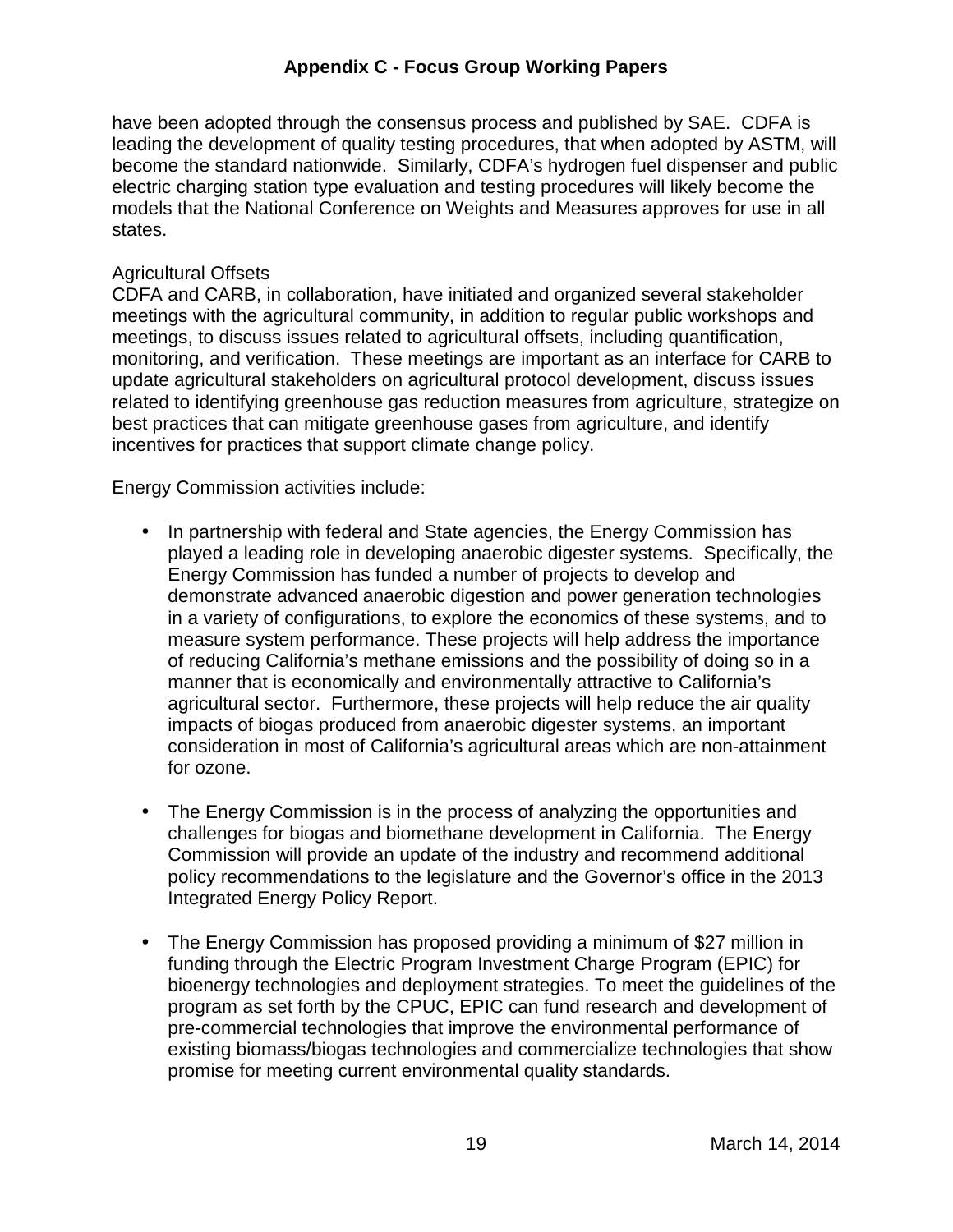- • The Energy Commission's Alternative Renewable Fuel and Vehicle Technology Program (ARFVTP) has sustainability incentives imbedded in its project evaluation criteria, which promote and incent sustainability throughout the life cycle of biofuel production.
- • Market-based incentives ARFVTP is coordinating with CARB to support the development of sustainability incentives that would increase the value of LCFS credits for biofuels production
- • Coordination and technical support ARFVTP is collaborating with CalRecycle to inform mutual policy development and to encourage CalRecyle technical support for the implementation of ARFVTP projects that are producing biogas,
- • Monitoring and reporting The Energy Commission's ARFVTP requires grant recipients to monitor and report on production activities during their project and for 6 months following the term of the agreement. If agricultural feedstocks are used in the biofuel production process, this monitoring function includes sustainability practices employed by the project's feedstock suppliers.

# **References**

 Biederman, L.A., Harpole, W.S. 2013. Biochar and its effects on plant productivity and nutrient cycling: a meta-analysis. Global Change Biology Bioenergy, 5: 202-214.

 Broekhoff, D., Zyla, K. (2008). Outside the cap: Opportunities and limitations of GHG Offsets. World Resources Institute: Climate and Energy. Retrieved from [http://pdf.wri.org/outside\\_the\\_cap.pdf](http://pdf.wri.org/outside_the_cap.pdf) 

 Howitt, R. E., Catalá-Luque, R., De Gryze, S., Wicks, S., Six, J. (2009). Realistic payments could encourage farmers to adopt practices that sequester carbon. California Agriculture, 63(2), 91-95. Retrieved from  $ext = yes$ <http://www.californiaagriculture.ucanr.edu/landingpage.cfm?article=ca.v063n02p91&fullt>

ext=yes<br>Public Policy Institute of California. (2008). *Population projections for California, 2000-*2025. Retrieved from [http://www.ppic.org/content/pubs/jtf/JTF\\_FuturePopulationJTF.pdf](http://www.ppic.org/content/pubs/jtf/JTF_FuturePopulationJTF.pdf) 

 Wheeler, T. R., Hadley, P., Morison, J. I. L., Ellis, R. H. (1993). Effects of temperature on the growth of lettuce (Lactuca sativa L.) and the implications for assessing the impacts of potential climate change. European Journal of Agronomy, 2(4), 305–311.

 California Department of Food and Agriculture. (2012). What are ecosystem services? Retrieved from

<http://www.cdfa.ca.gov/EnvironmentalStewardship/EcosystemServices.html>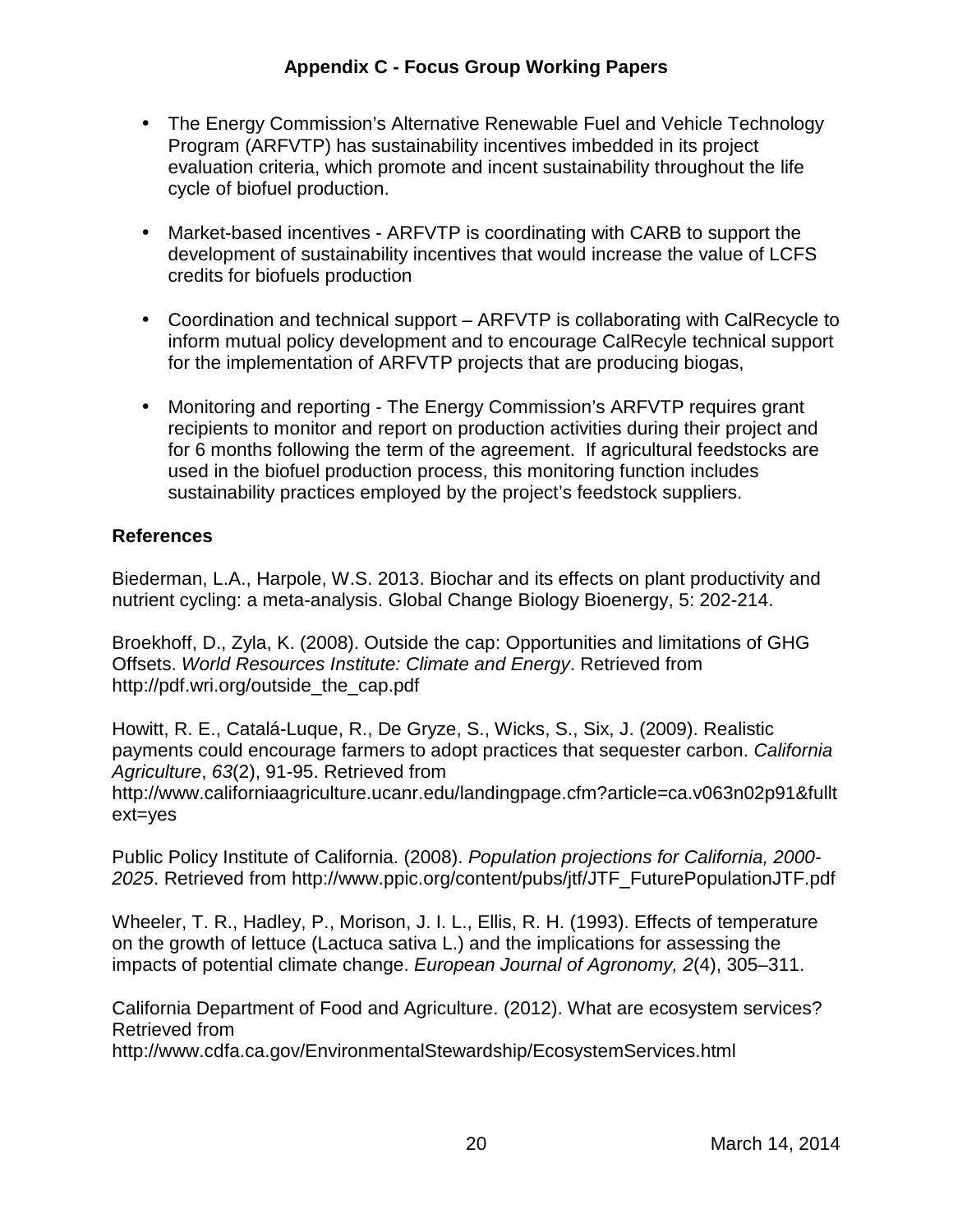Mitchell, J. P., Klonsky, K., Shrestha, A., Fry, R., DuSault, A., Beyer, J., Harben, R. (2007). Adoption of conservation tillage in California: Current status and future perspectives. Australian Journal of Experimental Agriculture, 47(12), 1383-1388.

 Cayan, D., Tyree, M., Dettinger, M., Hidalgo, H., Das, T., Maurer, E., Bromirski, P., Graham, N., Flick, R. (2009). Climate change scenarios and sea level rise estimates for the California 2009 Climate Change Scenarios Assessment. California Energy Commission, PIER Energy-Related Environmental Research Program. Retrieved from <http://www.energy.ca.gov/2009publications/CEC-500-2009-014/CEC-500-2009-014>- F.PDF

 Sato S., Peet, M. M., Thomas, J. F. (2000). Physiological factors limit fruit set of tomato (Lycopersicon esculentum Mill.) under chronic, mild heat stress. Plant, Cell Environment, 23(7), 719–726.

 Ziska, L. H., Namuco, O., Moya, T., Quilang, J. (1997). Growth and yield response of field-grown tropical rice to increasing carbon dioxide and air temperature. Agronomy Journal, 89, 45–53.

 DeJong, T. M. (2005). Using physiological concepts to understand early spring temperature effects on fruit growth and anticipating fruit size problems at harvest. Summerfruit Australia Quarterly, 7, 10–13.

 Griffin, T., Liebman, M., Jemison, J. (2000). Cover crops for sweet corn production in a short-season environment. Agronomy Journal, 92, 144-151.

 Veenstra, J. J., Horwath, W. R., Mitchell, J. P. (2007). Conservation tillage and cover cropping effects on total carbon and aggregate-protected carbon in irrigated cotton and tomato rotations. Soil Science Society of America Journal, 71, 362-371.

 ICF International. (2013). Greenhouse gas mitigation options and costs for agricultural land and animal production within the United States. USDA Contract No. AG-3142-P-10-0214. Retrieved from

http://www.usda.gov/oce/climate change/mitigation technologies/GHG Mitigation Opti ons%20-%20Final%20Report%20(February%202013).pdf

 International Plant Nutrition Institute. (2009). 4R Nutrient Stewardship Portal. Retrieved from<http://www.ipni.net/4R>

 Hayhoe, K., Cayan D., Field, C. B., Frumhoff, P. C., Maurer, E. P., Miller, N. L., Moser, S. C., Schneider, S. H., Cahill, K. N., Cleland, E. E., Dale, L., Drapek, R., Hanemann, R. M., Kalkstein, L. S., Lenihan, J., Lunch, C. K., Neilson, R. P., Sheridan, S. C., Verville, J. H. (2004). Emissions pathways, climate change, and impacts on California. Proceedings of the National Academy of Sciences of the United States of America. 101, 12422–12427.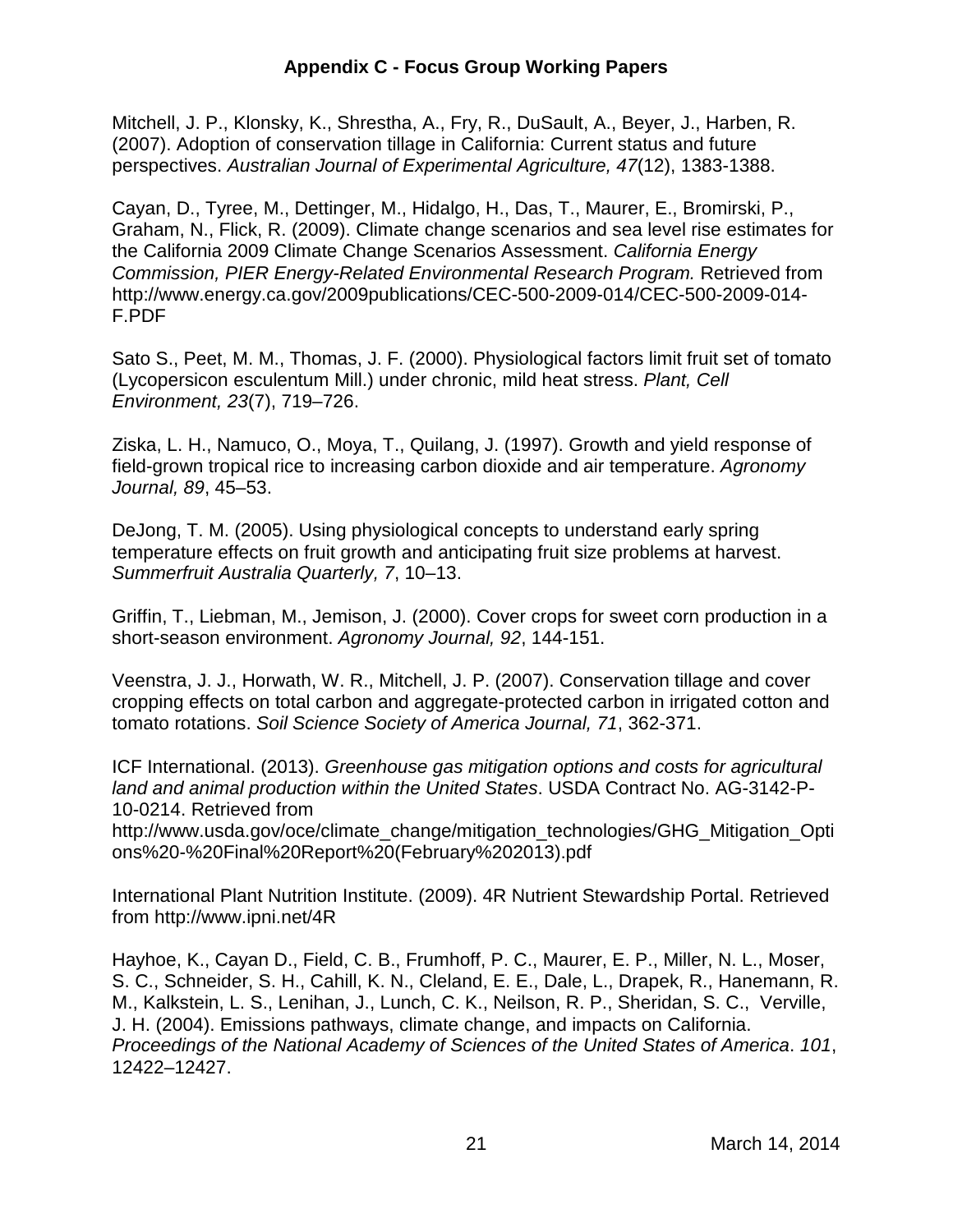Pitesky, M. E., Stackhouse, K. R., Mitloehner, F. M. (2009). Clearing the air: Livestock's contribution to climate change. Advances in Agronomy, 103, 1-41.

 Jackson, L., Haden, V. R., Hollander, A. D., Lee, H., Lubell, M., Mehta, V. K., O'Geen, T., Niles, M., Perlman, J., Purkey, D., Salas, W., Sumner, D., Tomuta, M., Dempsey, M., Wheeler, S. M. (2012). Adaptation strategies for agricultural sustainability in Yolo County, California. California Energy Commission. Publication number: CEC-500-2012-032

 Suddick, E. C., Scow, K. M., Horwath, W. R., Jackson, L. E., Smart, D. R., Mitchell, J., Six, J. (2010). The potential for California agricultural crop soils to reduce GHG emissions: A holistic evaluation. In D. L. Sparks (Ed.), Advances in Agronomy, 107, 123-155.

 California Department of Food and Agriculture. (2012). AgVision 2030. Retrieved from http://www.cdfa.ca.gov/agvision/

<http://www.cdfa.ca.gov/agvision>/<br>Mitchell, J. P., Carter, L., Munk, D. S., Klonsky, K. M., Hutmacher, R. B., Shrestha, A., DeMoura, R., Wroble, J. F. (2012). Conservation tillage systems for cotton advance in the San Joaquin Valley. California Agriculture, 66(3), 108-115.

 Meadows, R. (2006). Research seeks to adapt conservation tillage for California fields. California Agriculture, 60(3), 112-113.

 California Rangeland Trust. (2013). Conservation Stories. Retrieved from http://www.rangelandtrust.org/

[http://www.rangelandtrust.org/](http://www.rangelandtrust.org)<br>Bloom, A. J. (2009). As carbon dioxide rises, food quality will decline without careful nitrogen management. California Agriculture, 63(2), 67-72.

 De Gryze, S. T., Albarracin, M. V., Catalá-Luque, R., Howitt, R. E., Six, J. (2009). Modeling shows that alternative soil management can decrease greenhouse gases. California Agriculture, 63(2), 84-90.

 Frison, E. A., Cherfas, J., Hodgkin, T. (2011). Agricultural biodiversity is essential for a sustainable improvement in food and nutrition security. Sustainability, 3, 238-253.

 Solutions from the Land. (2013). Developing a New Vision for U.S. Agriculture, Forestry, and Conservation. Retrieved from <www.sfldialogue.net>

 Murray, B. C., Jenkins, W. A. (2009). The economics of offsets in a greenhouse gas compliance market. Policy Brief. NI PB 09-11. Nicholas Institute for Environmental Policy Solutions, Duke University. Durham, NC.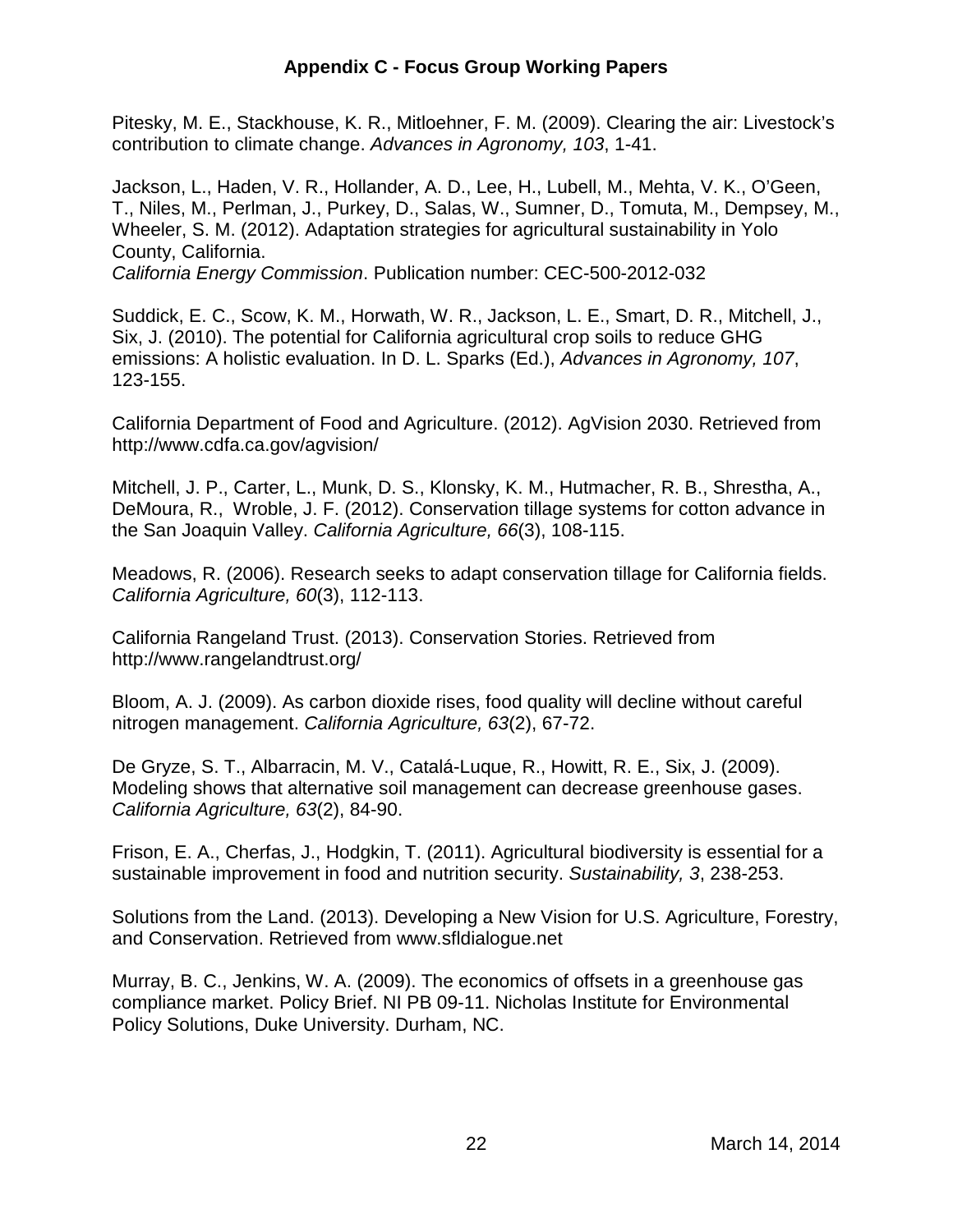Ryals, R., Silver, W. L. (2013). Effects of organic matter amendments on net primary productivity and greenhouse gas emissions in annual grasslands. Ecological Applications, 23, 46-59.

 Bemis, G., Allen, J. (2005). Inventory of California GHG emissions and sinks: 1990 to 2002 update. California Energy Commission. Retrieved from 025.PDF [http://www.energy.ca.gov/2005publications/CEC-600-2005-025/CEC-600-2005-](http://www.energy.ca.gov/2005publications/CEC-600-2005-025/CEC-600-2005)

025.PDF<br>Smith, P., Martino, D., Cai, Z., Gwary, D., Janzen, H., Kumar, P., McCarl, B., Ogle, S., O'Mara, F., Rice, C., Scholes, B., Sirotenko, O., Howden, M., McAllister, T., Pan, G., Romanenkov, V., Schneider, U., Towprayoon, S., Wattenbach, M., Smith, J. (2008). Greenhouse gas mitigation in agriculture. Philosophical Transactions of the Royal Society B, 363(1492), 789-813.

 United States Department of Agriculture: Economic Research Service. (2013). State Fact Sheets: Overview. Retrieved from <http://www.ers.usda.gov/data-products/state>fact-sheets/state-data.aspx#P860cb071ee68474fa102b543022ff8bc\_3\_499iT18C0x0

 United Sates Department of Agriculture National Agricultural Statistics Service. (2012). California Agricultural Statistics 2011 Crop Year. Retrieved from istics/Reports/2011cas-all.pdf [http://www.nass.usda.gov/Statistics\\_by\\_State/California/Publications/California\\_Ag\\_Stat](http://www.nass.usda.gov/Statistics_by_State/California/Publications/California_Ag_Stat) 

istics/Reports/2011cas-all.pdf<br>Boicourt, K., Johnson, Z. P. (Eds.). (2011). Comprehensive Strategy for Reducing Maryland's Vulnerability to Climate Change, Phase II: Building societal, economic, and ecological resilience. Report of the Maryland Commission on Climate Change, Adaptation and Response and Scientific and Technical Working Groups. University of Maryland Center for Environmental Science, Cambridge, Maryland and Maryland Department of Natural Resources, Annapolis, Maryland.

 Follet, R. F. (2001). Soil management concepts and carbon sequestration in cropland soils. Soil Tillage Research, 61, 77-92.

 Silver, W. L., Ryals, R., Eviner, V. (2010). Soil carbon pools in California's annual grassland ecosystems. Rangeland Ecology Management, 63(1), 128-136.

 Olander, L. P., Eagle, A. J., Baker, J. S., Haugen-Kozyra, K., Murray, B. C., Kravchenko, A., Henry, L. R., Jackson, R. B. (2011). Assessing greenhouse gas mitigation opportunities and implementation strategies for agricultural land management in the United States. NI R 11-08. Nicholas Institute for Environmental Policy Solutions, Duke University. Durham, NC.

 United States Department of Agriculture: Global Change Program Office. (2011). U.S. Agriculture and Forestry Greenhouse Gas Inventory: 1990–2008. Technical Bulletin No. 1930. Retrieved from

[http://www.usda.gov/oce/climate\\_change/AFGGInventory1990\\_2008.htm](http://www.usda.gov/oce/climate_change/AFGGInventory1990_2008.htm)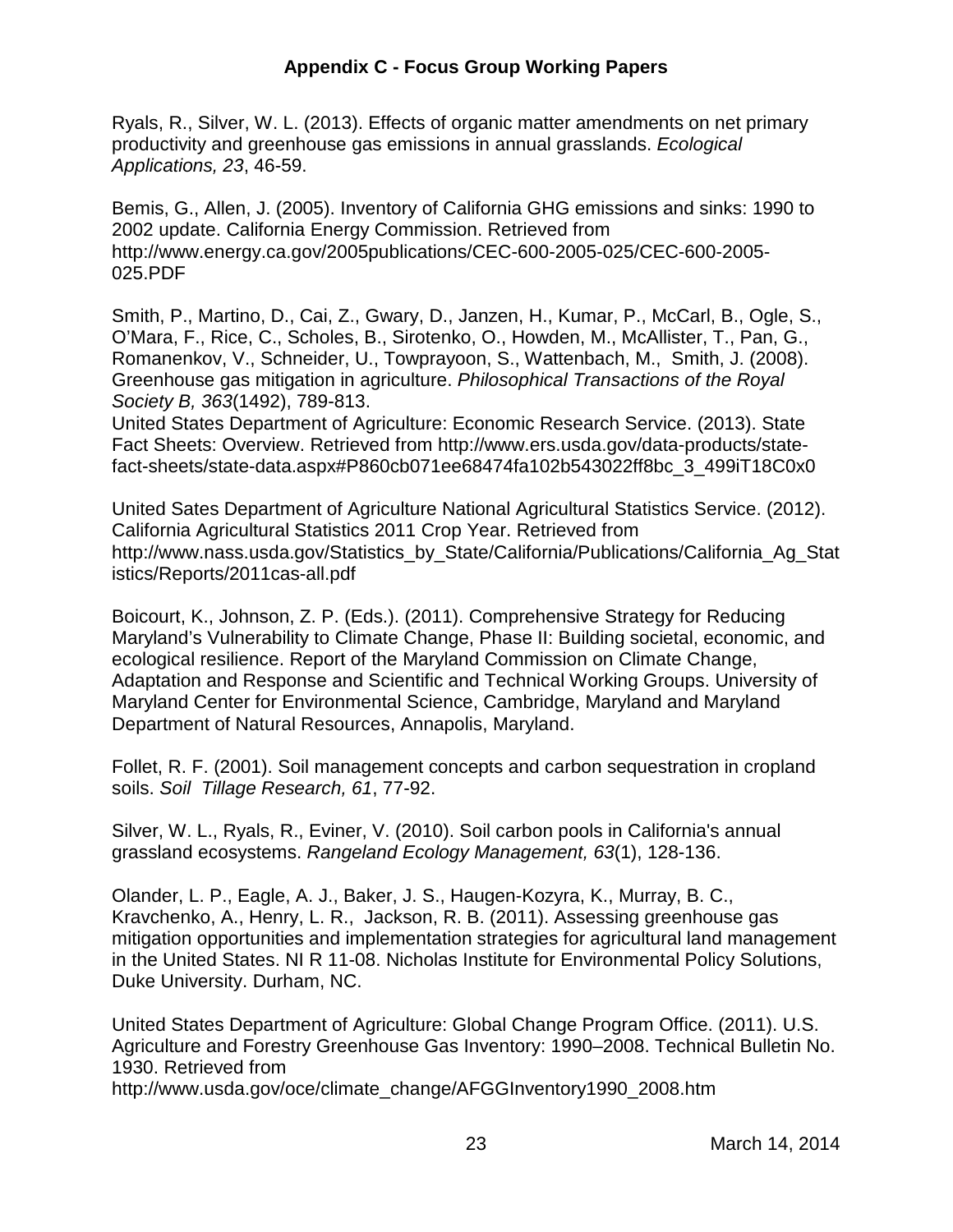Auffhammer, M., Ramanathan, V., Vincent, J. R. (2006). Integrated model shows that atmospheric brown clouds and greenhouse gases have reduced rice harvests in India. Proceedings of the National Academy of Sciences of the United States of America, 103(52), 19668-19672.

 Jackson, L. E., Wheeler, S. M., Hollander, A. D., O'Geen, A. T., Orlove, B. S., Six, J., Sumner, D. A., Santos-Martin, F., Kramer, J. B., Horwath, W. R., Howitt, R. E., Tomich, T. P. (2011). Case study on potential agricultural responses to climate change in a California landscape. Climatic Change, 109(S1), S407-S427.

 Medellín-Azuara, J., Howitt, R. E., MacEwan, D. J., Lund, J. R. (2011). Economic impacts of climate-related changes to California agriculture. Climatic Change, 109(S1), S387-S405.

 Lehmann, J., Joseph, S. (2009). Biochar systems. . In Lehmann, J., Joseph, S. (Eds.), Biochar for environmental management: Science and technology (pp. 147-168). London, UK: Earthscan.

 Zimmerman, A. R. (2010). Abiotic and microbial oxidation of laboratory‐produced black carbon (Biochar). Environmental Science Technology, 44, 1295-1301.

 Fernando, N., Panozzo J., Tausz M., Norton R., Fitzgerald G., Seneweera, S. (2012). Rising atmospheric CO2 concentration affects mineral nutrient and protein concentration of wheat grain. Food Chemistry, 133(4), 1307-1311.

 Högy, P., Wieser, H., Köhler, P., Schwadorf, K.., Breuer, J., Franzaring, J., Muntifering, R., Fangmeier, A. (2009). Effects of elevated CO2 on grain yield and quality of wheat: Results from a 3-year free-air CO2 enrichment experiment. Plant Biology. 11(S1), 60- 69.

69.<br>Rogers G. S., Gras, P. W., Batey, I. L., Milham, P. J., Payne L., Conroy, J. P. (1998). The influence of atmospheric CO2 concentration on the protein, starch and mixing properties of wheat flour. Australian Journal of Plant Physiology. 25(3), 387-393.

 Kebreab, E., Fadel, J. (2013). Literature review and assessment of agricultural mitigation strategies for animal management systems in California (draft document). Nicholas Institute for Environmental Policy Solutions, Duke University, Durham, NC. Retrieved from

[http://nicholasinstitute.duke.edu/sites/default/files/work\\_plan\\_final\\_022513.pdf](http://nicholasinstitute.duke.edu/sites/default/files/work_plan_final_022513.pdf) 

 Sumner, D. A. (2013). Agricultural outlook for California to 2030 (draft document). Nicholas Institute for Environmental Policy Solutions, Duke University. Durham, NC. Retrieved from

[http://nicholasinstitute.duke.edu/sites/default/files/work\\_plan\\_final\\_022513.pdf](http://nicholasinstitute.duke.edu/sites/default/files/work_plan_final_022513.pdf)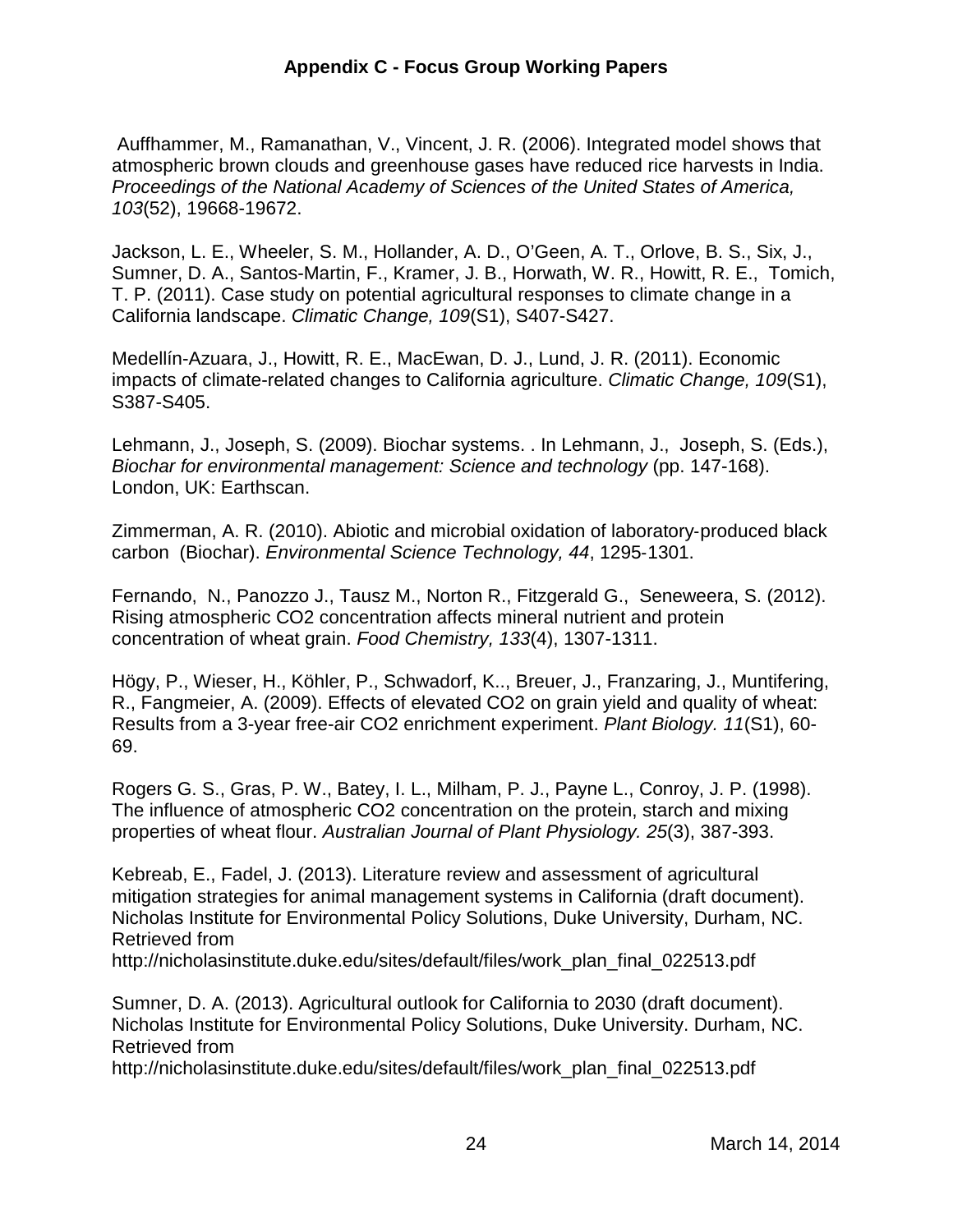Horwath, W., Culman, S. W., Haden, V. R., Maxwell, T., Waterhouse, H. (2013). A review of greenhouse gas emissions and mitigation potential from agricultural croplands in California (draft document). Nicholas Institute for Environmental Policy Solutions, Duke University. Durham, NC.

 Owen J. J., DeLonge M. S., Silver W. L. (2013). A review of greenhouse gas emissions and mitigation potential from rangelands in California. Nicholas Institute for Environmental Policy Solutions, Duke University. Durham, NC.

Guo, L., Gunasekara, A., McConnell, L. (2011). Understanding greenhouse gas emissions from agricultural management. Washington, DC: American Chemical Society.

 Camargo G. G., Ryan, M. R., Richard T. L. (2013). Energy use and greenhouse gas emissions from crop production using the farm energy analysis tool. Bioscience, 63(4), 263-273.

Seneweera, S., Makino, A., Mae, T., Basra A. S. (2005). Response of rice to  $p$ (CO2) enrichment: The relationship between photosynthesis and nitrogen metabolism. Journal of Crop Improvement, 13(1-2), 31-53.

 Luedeling, E., Steinmann K. P., Zhang, M., Brown P. H., Grant, J., Girvetz, E. H. (2011). Climate change effects on walnut pests in California. Global Change Biology, 17(1), 228-238.

228-238.<br>Luedeling, E., Zhang, M., Girvetz, E. H. (2009). Climatic changes lead to declining winter chill for fruit and nut trees in California during 1950-2099. PLoS ONE, 4(7), e6166. doi:10.1371/journal.pone.0006166

Bernstein, A. S., Myers, S. S. (2011). Climate change and children's health. Current Opinion in Pediatrics, 23(2), 221-226.

Ogden, J., Anderson, L. (Eds.) (2011). Sustainable transportation energy pathways: A research summary for decision makers. UC Davis Institute of Transportation Studies. Davis, CA: The Regents of the University of California, Davis campus.

O'Neill, G. (2012). 2012 Bioenergy Action Plan. California Energy Commission, Efficiency and Renewables Division. Retrieved from [http://www.resources.ca.gov/docs/2012\\_Bioenergy\\_Action\\_Plan.pdf](http://www.resources.ca.gov/docs/2012_Bioenergy_Action_Plan.pdf)

 Castellanos, J. Z., Pratt, P. F. (1981). Mineralization of manure nitrogen- correlation with laboratory indexes. Soil Science Society of America Journal, 45(2) 354-357.

 Recycled Organics Unit, The University of New South Wales. (2006). Life cycle inventory and life cycle assessment for windrow composting systems. New South Wales: Department of Environment and Conservation NSW.